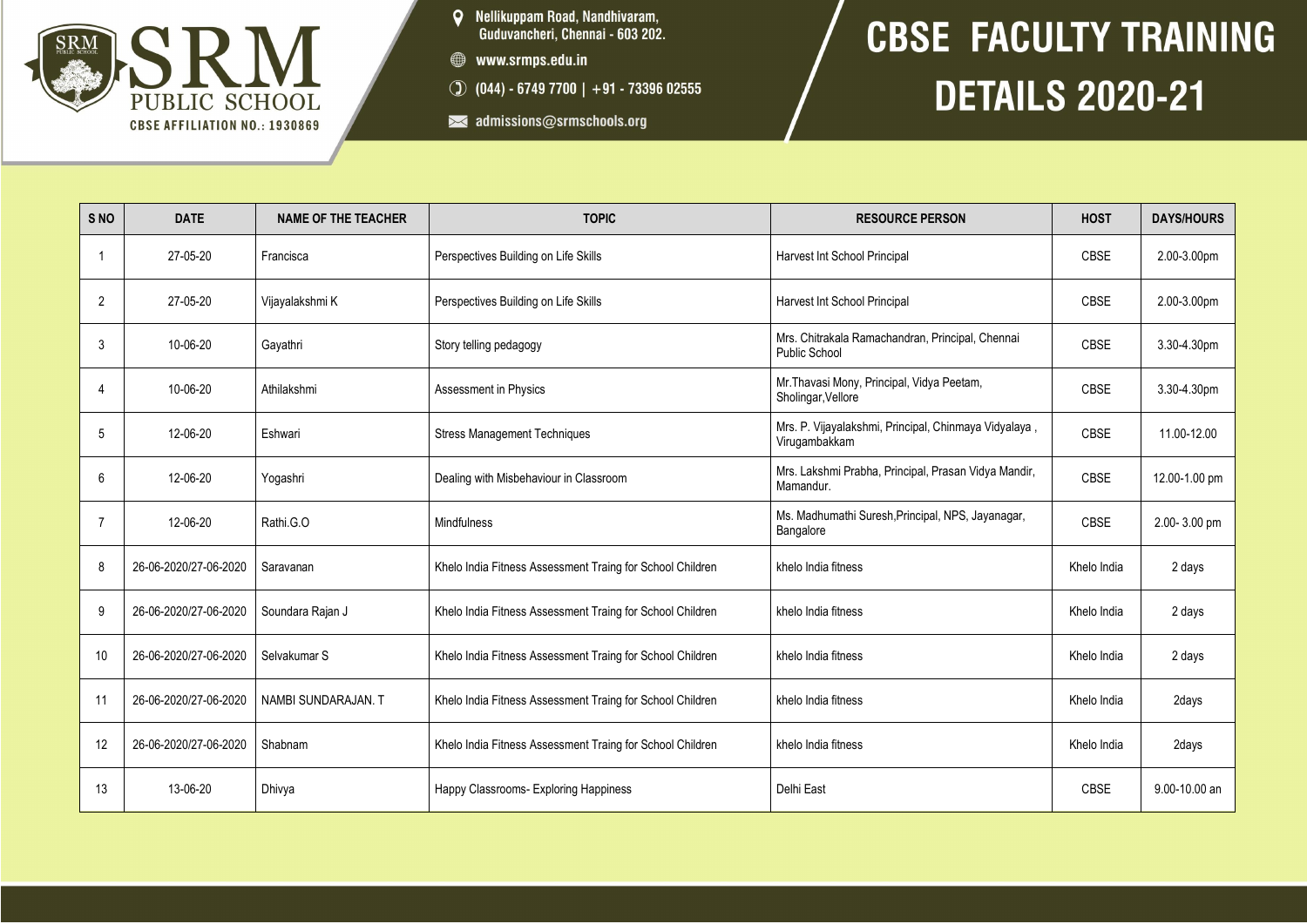| S <sub>NO</sub> | <b>DATE</b> | <b>NAME OF THE TEACHER</b> | <b>TOPIC</b>                                                                                                                                   | <b>RESOURCE PERSON</b>                                                         | <b>HOST</b> | <b>DAYS/HOURS</b> |
|-----------------|-------------|----------------------------|------------------------------------------------------------------------------------------------------------------------------------------------|--------------------------------------------------------------------------------|-------------|-------------------|
| 14              | 13-06-20    | Linda Petricia             | <b>Stress Management Techniques</b>                                                                                                            | Mrs. Gowrilakshmi, Principal, Chinmaya Vidylaya, Anna<br>nagar, Chennai        | <b>CBSE</b> | 11.00-12.00       |
| 15              | 13-06-20    | Judith Sugirtha            | Introduction to Experiential Learning                                                                                                          | Dr K Sankara narayanan, Principal, Sree Gokulam<br>Public school, Chengalpattu | <b>CBSE</b> | 3.00-4.00 pm      |
| 16              | 15-06-20    | Latha N                    | <b>Stress Management Techniques</b>                                                                                                            | Dr Dakshayini Kanna, Head of School and SP of<br>Harvest Int Sshool, Bang.     | <b>CBSE</b> | 11.00-12.00pm     |
| 17              | 15-06-20    | Pooja VNPA                 | <b>Mindfulness Training</b>                                                                                                                    | Mrs Geetha Subramanian, Principal, Euro School,<br>Bangalore                   | <b>CBSE</b> | 4.00-5.00pm       |
| 18              | 15-06-20    | Akila Thabassum            | Teaching Methodologies/ Strategies in Social Science                                                                                           | Mrs K Uma, Principal, Maharishi Vidya Mandir, Chennai                          | <b>CBSE</b> | 3.00-4.00 pm      |
| 19              | 15-06-20    |                            | The Future of Space- Turning Science Fiction Into Reality in the<br>Classroom Australian Virtual Masterclass Series for CBSE School<br>Leaders | Dr Brad Tucker, Mount Stromlo Observatory                                      | <b>CBSE</b> | 11.00-12.00pm     |
| 20              | 15-06-20    | Geethanjali                | Data Analytics using Pandas Advanced (python)                                                                                                  | Mrs Dhanashree Sontakke, PGT, KV, Chennai                                      | <b>CBSE</b> | 4.00-5.00pm       |
| 21              | 16-06-20    | Saaswathi das              | Pre-School Teaching                                                                                                                            | Mrs Chitrakala Ramakrishnan                                                    | <b>CBSE</b> | 3.30-4.30 pm      |
| 22              | 16-06-20    | Abirami                    | Integrating ICT in Teaching Mathematics                                                                                                        | Mrs M, Rajeswari                                                               | <b>CBSE</b> | 4.00-5.00pm       |
| 23              | 19-06-20    | Kokila                     | Python Language Computer science                                                                                                               | Thiruvananthapuram CoE                                                         | <b>CBSE</b> | 4.00-5.00 pm      |
| 24              | 02-07-20    | NAMBI SUNDARAJAN. T        | Content Management in Class- Physical Environment and<br><b>Instructional Management</b>                                                       | Ms. Vamsheepriya Amar, Principal, MVJ Intl Sch, Bang                           | <b>CBSE</b> | 7.00-8.00 pm      |
| 25              | 02-07-20    | Selvakumar S               | Content Management in Class- Physical Environment and<br><b>Instructional Management</b>                                                       | Ms. Vamsheepriya Amar, Principal, MVJ Intl Sch, Bang                           | <b>CBSE</b> | 7.00-8.00 pm      |
| 26              | 14-07-20    | Mr.Meduri Srinivasan       | Content Management in Class- Time Management                                                                                                   | Mrs. Manjula A, Pricipal, Bhavan Bangalore Press<br>School.                    | <b>CBSE</b> | 9.00-10.00am      |
| 27              | 16-07-20    | Ms. Francisca              | Adolescence in present Scenario                                                                                                                | Joji Paul( Principal, BenchMark International School,<br>KL)                   | CBSE        | 6.00-7.00 pm      |
| 28              | 14-07-20    | Ms. Athilakshmi            | <b>Emotional Intelligence</b>                                                                                                                  | Mrs. Mageswari N                                                               | <b>CBSE</b> | 10.00-11.00 am    |
| 29              | 16-08-20    | Ms. Aishwariya lakshmi     | Periodic Test Papers and Multiple assessment techniques                                                                                        | Mrs K Uma, Principal, Maharishi Vidya Mandir, Chennai                          | <b>CBSE</b> | 3.00-4.00pm       |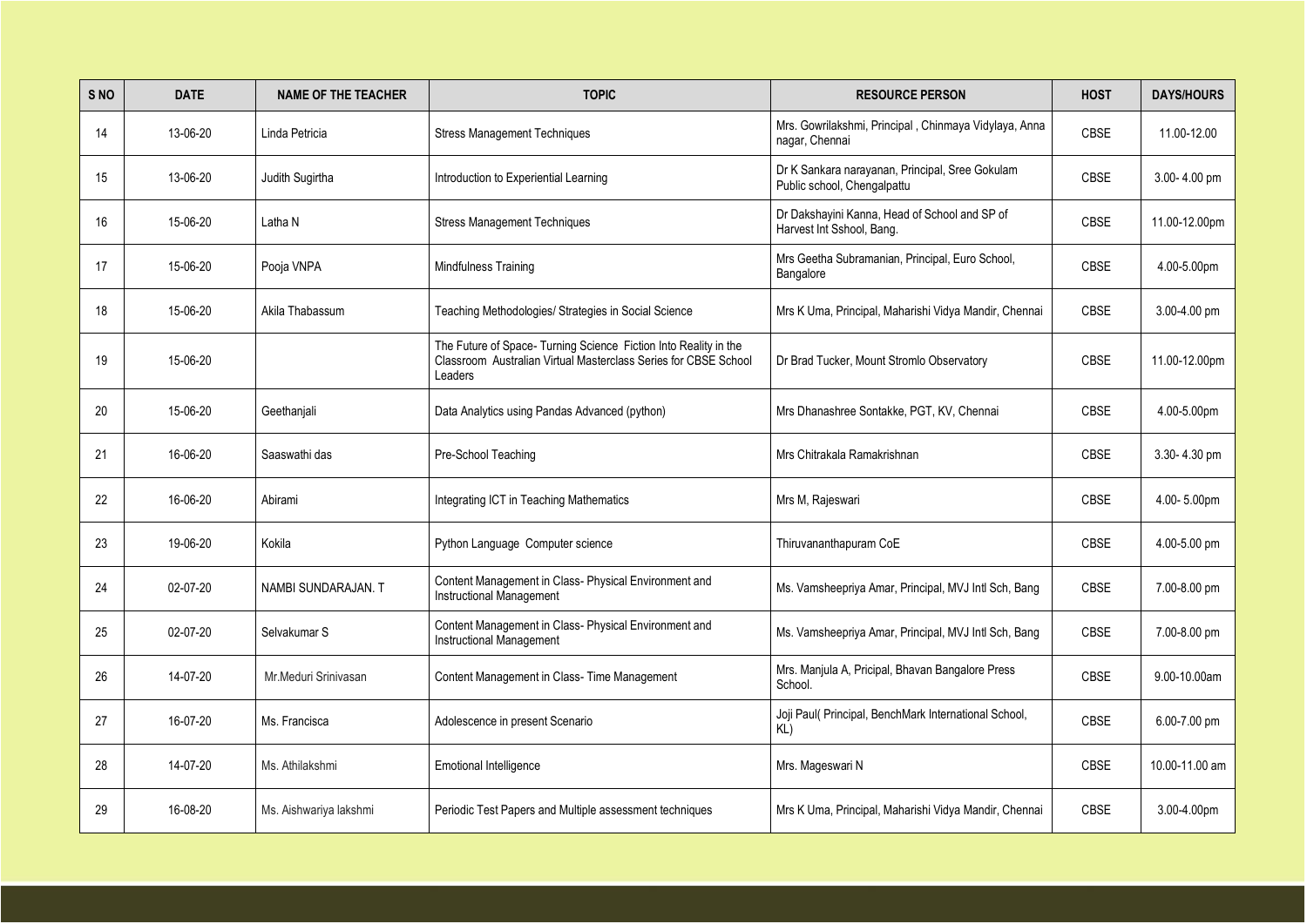| S NO | <b>DATE</b> | <b>NAME OF THE TEACHER</b> | <b>TOPIC</b>                                                           | <b>RESOURCE PERSON</b>                                                                       | <b>HOST</b> | <b>DAYS/HOURS</b> |
|------|-------------|----------------------------|------------------------------------------------------------------------|----------------------------------------------------------------------------------------------|-------------|-------------------|
| 30   | 18-07-20    | Ms. Jisha Nitin            | Other topics- Interdisciplinary projects                               | Mrs.Karpagam Arasappan, Principal, Kongu Public<br>School.                                   | <b>CBSE</b> | 10.00-11.00am     |
| 31   | 18-07-20    | Ms. Rathi.G.O              | A School approach towards value education                              | Ms. Vamsheepriya Amar, Principal, MVJ Intl Sch, Bang                                         | <b>CBSE</b> | 5.50-6.30pm       |
| 32   | 17-07-20    | NAMBI SUNDARAJAN. T        | Assessment of Co-Scholastic activities                                 | Ms. Vamsheepriya Amar, Principal, MVJ Intl Sch, Bang                                         | <b>CBSE</b> | 7.00-8.00 pm      |
| 33   | 16-07-20    | Ms. Sidhuja                | Intellectual Disabilities-Nature and strategies for Inclusion          | Mrs. Maheshwari Natarajan                                                                    | <b>CBSE</b> | 10.00-11.00 am    |
| 34   | 16-07-20    | Ms. Jeyashree              | Decoding Portfolios and subject enrichment activities                  | Ms. Vamsheepriya Amar, Principal, MVJ Intl Sch, Bang                                         | <b>CBSE</b> | 7.00-8.00 pm      |
| 35   | 13-07-20    | Ms. Jaganathan             | Introduction to Arts and How the Arts are Powerful Engagement<br>tools | Mrs. Rajeshwari Muthu                                                                        | <b>CBSE</b> | 4.00-5.00pm       |
| 36   | 13-07-20    | Ms. Priyadharshini R       | Introduction to Arts and How the Arts are Powerful Engagement<br>tools | Mrs. Rajeshwari Muthu                                                                        | <b>CBSE</b> | 4.00-5.00pm       |
| 37   | 15-07-20    | Ms. Pushparani             | Story telling as Pedagogy                                              | The Power of Story Telling-Ms. Chitrakala<br>Ramachandran, Principal, Chennai Public School. | <b>CBSE</b> | 3.00-4.00 pm      |
| 38   | 17-07-20    | Ms. Vijayalakshmi I        | ICT integration in Teaching of Mathematics                             | Dr Revathy Parameswaran, Principal,                                                          | <b>CBSE</b> | 4.00-5.00pm       |
| 39   | 13-07-20    | Ms. Sheela kesavan         | <b>Enhancing life skill- Self Awareness</b>                            | Dr.Mahesh K, Principal, Edify School, Bengaluru                                              | <b>CBSE</b> | 3.00-4.00pm       |
| 40   | 14-07-20    | Ms. Anjugam                | Enhancing life skills-Empathy                                          | Dr.Mahesh K, Principal, Edify School, Bengaluru                                              | CBSE        | 3.00-4.00pm       |
| 41   | 15-07-20    | Ms. Kokila                 | <b>Flipped Classroom</b>                                               | Mr. Sankar Narayanan.                                                                        | <b>CBSE</b> | 11.00-12.00pm     |
| 42   | 04-08-20    | Ms.Geetha.N                | <b>Empowering your Team</b>                                            | Ms Sukanya M, Principal, Maharishi Vidya Mandir S S<br>School, Chennai                       | <b>CBSE</b> | 2.00-3.00pm       |
| 43   | 05-08-20    | Ms.Priya. I                | <b>Recreational Mathematics</b>                                        | Mrs Anuradha D                                                                               | <b>CBSE</b> | 6.00-7.00 pm      |
|      | 05-08-20    | Ms.Hemamalini              | Conduct Management in Class Consequences and Rewards                   | Mrs M Rajeswari, Academic Advisor, Hayagriva<br>Vidyashram School, Kanchipuram               |             | 5.00-6.00pm       |
| 45   | 01-08-20    | Ms.Rani Rohini S           | <b>Priority Management</b>                                             | Mrs Lakshmi Prabha, Principal, Prasan Vidya Mandir,<br>Vadapathy, Mamandur                   | <b>CBSE</b> | 4.00-5.00 pm      |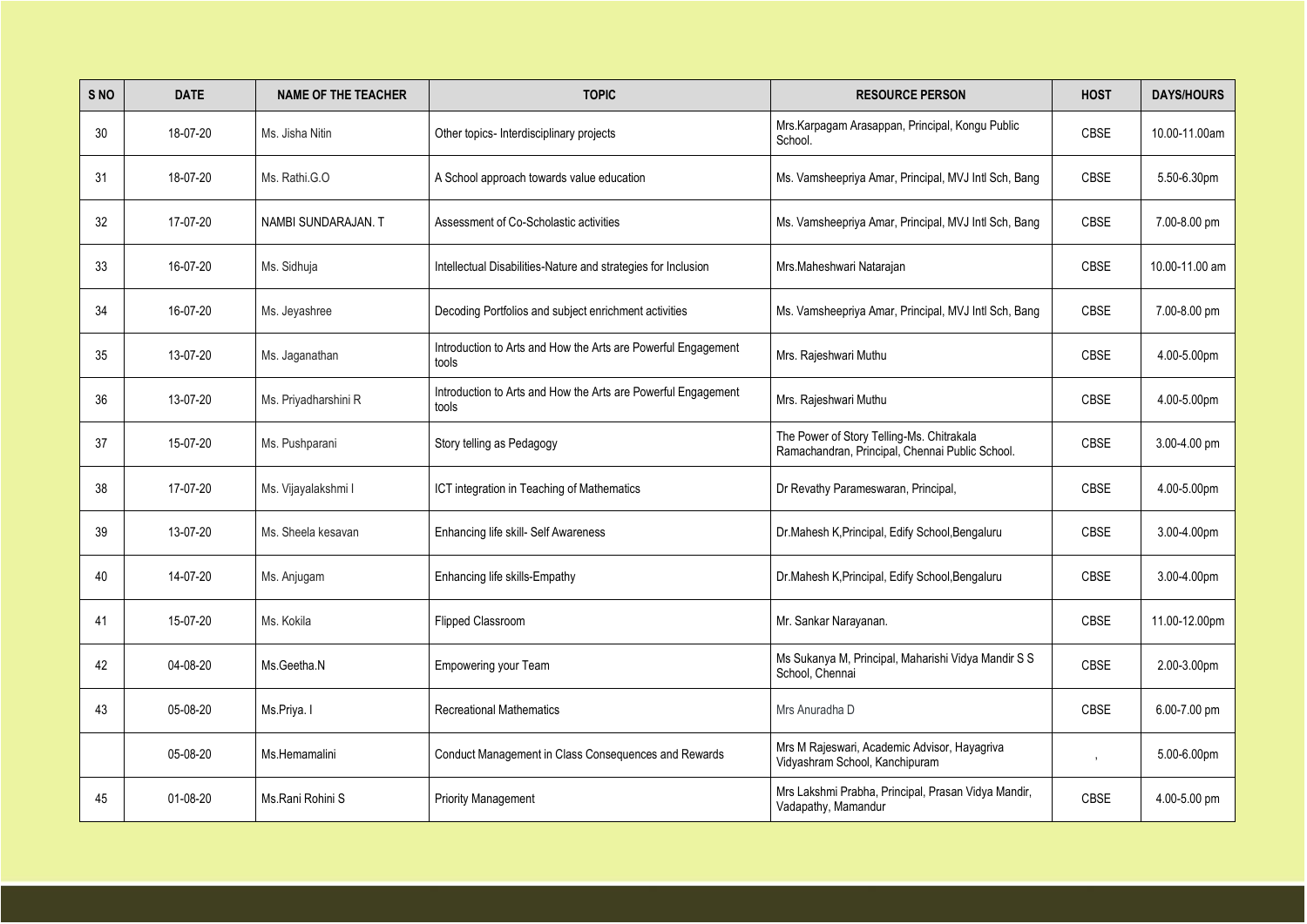| S NO | <b>DATE</b> | <b>NAME OF THE TEACHER</b>      | <b>TOPIC</b>                                           | <b>RESOURCE PERSON</b>                                                       | <b>HOST</b>           | <b>DAYS/HOURS</b> |
|------|-------------|---------------------------------|--------------------------------------------------------|------------------------------------------------------------------------------|-----------------------|-------------------|
| 46   | 04-08-20    | Mr. Saravanan P                 | <b>Managing Virtual Classes</b>                        | Dr Abdul Jaleel Perla, Principal, M P International<br>School, Kasaragod     | <b>CBSE</b>           | 9.00-10.00am      |
| 47   | 01-08-20    | Ms.Priyanka Joshi               | <b>Priority Management</b>                             | Mrs Lakshmi Prabha, Principal, Prasan Vidya Mandir,<br>Vadapathy, Mamandur   | <b>CBSE</b>           | 4.00-5.00 pm      |
| 48   | 05-08-20    | Ms.Ajitha.V                     | Digital Learning and Management                        | Mr Joji Paul, Principal, Bench mark International School,<br>Tirur.          | <b>CBSE</b>           | 5.00-6.00pm       |
| 49   | 03-08-20    | Ms.Lakshmi V                    | Learning Style                                         | Mrs Karpagam C Arasappan, Principal, Kongu Public<br>School, Coimbatore      | <b>CBSE</b>           | 6.00-7.00pm       |
| 50   | 05-08-20    | Ms.Dharani M                    | <b>Recreational Mathematics</b>                        | Mrs Anuradha D                                                               | <b>CBSE</b>           | 6.00-7.00 pm      |
| 51   | 04-08-20    | Ms. Shobana Lakshminarayanan    | <b>Empowering your Team</b>                            | Ms Sukanya M, Principal, Maharishi Vidya Mandir S S<br>School, Chennai       | <b>CBSE</b>           | 2.00-3.00pm       |
| 52   | 03-08-20    | Ms. Francisca                   | Integration of arts in Science                         | Ms Vamsheepriya Amar, Principal, MVJ International<br>School, Bangalore      | <b>CBSE</b>           | 7.00-8.00pm       |
| 53   | 31-07-20    | Ms. Pooja VNPA                  | Online lesson planning- Social Studies/EVS             | Ms. Rupam Sah, Educational Coach, Founder, Edulead<br>International.         | <b>VIVA Education</b> | 5.00-6.30 pm      |
| 54   | 31-07-20    | Ms. Sheela Kesavan              | Online lesson planning- Social Studies/EVS             | Ms. Rupam Sah, Educational Coach, Founder, Edulead<br>International.         | <b>VIVA Education</b> | 5.00-6.30 pm      |
| 55   | 31-07-20    | Ms. Akila Thabassum             | Online lesson planning- Social Studies/EVS             | Ms. Rupam Sah, Educational Coach, Founder, Edulead<br>International.         | <b>VIVA Education</b> | 5.00-6.30 pm      |
| 56   | 07-08-20    | Ms.Geetha.N                     | Content management in class-Time management            | Mrs. Manjula A, Pricipal, Bhavan Bangalore Press<br>School.                  | <b>CBSE</b>           | 9.00-10.00am      |
| 57   | 11-08-20    | Ms. Arshiya Begum A             | Magic of Gratitude                                     | Dr. Reshma Ganesh, Principal, Sri Sri Rsvishankar<br>Vidya Mandir, Bangalore | <b>CBSE</b>           | 5.00-6.00pm       |
| 58   | 11-08-20    | Ms. Shobana<br>Lakshminarayanan | Constructivism                                         | Mr. Thavasi Mony, Principal, Peetam, Sholinghur.                             | <b>CBSE</b>           | 3.00-4.00pm       |
| 59   | 12-08-20    | Ms. Chinni Rani                 | 21st Century Skills                                    | Dr.Mahesh K, Principal, Edify School, Bengaluru                              | <b>CBSE</b>           | 7.00-8.00pm       |
| 60   | 12-08-20    | Ms. Sugantha B                  | Teaching Strategies/Methodologies in English (Writing) | Mr P Sathishkumar, Principal, KSC Public School,<br>Erode                    | <b>CBSE</b>           | 7.00-8.00pm       |
| 61   | 13-08-20    | <b>Ms.T M AISWARYA LAKSHMI</b>  | Blooms Taxonomy and its application in Science         | Mrs. Manjula A, Principal, Bhavan Bangalore Press<br>School.                 | CBSE                  | 9.00-10.00am      |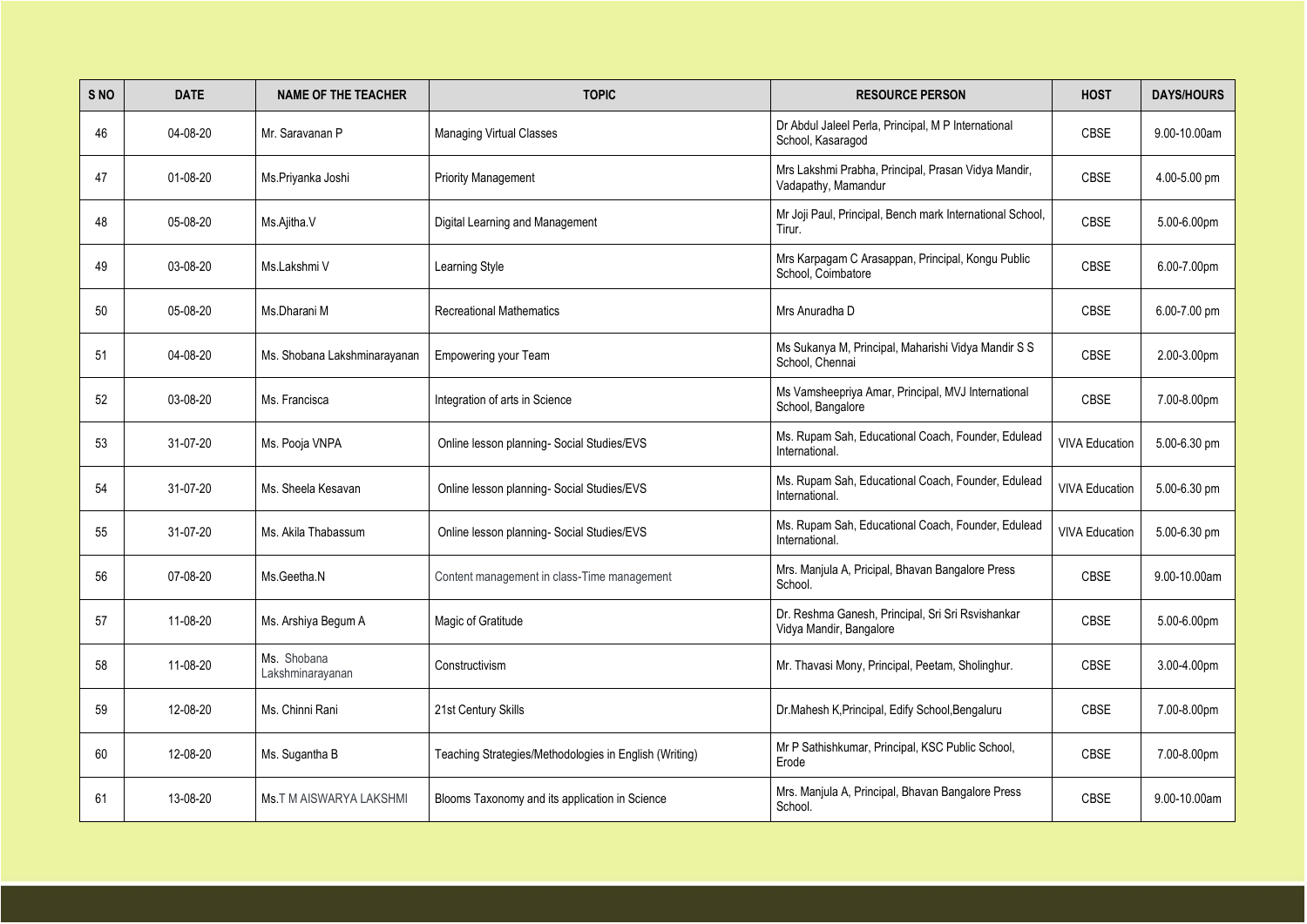| S <sub>NO</sub> | <b>DATE</b> | <b>NAME OF THE TEACHER</b> | <b>TOPIC</b>                                                                           | <b>RESOURCE PERSON</b>                                                         | <b>HOST</b> | <b>DAYS/HOURS</b> |
|-----------------|-------------|----------------------------|----------------------------------------------------------------------------------------|--------------------------------------------------------------------------------|-------------|-------------------|
| 62              | 13-08-20    | Ms. M Minu Soundari        | <b>Competency Based Education</b>                                                      | Ms Vamsheepriya Amar, Principal, MVJ International<br>School, Bangalore        | <b>CBSE</b> | 7.00-8.00pm       |
| 63              | 13-08-20    | Ms. Vijayalakshmi K        | <b>Competency Based Education</b>                                                      | Ms Vamsheepriya Amar, Principal, MVJ International<br>School, Bangalore        | <b>CBSE</b> | 7.00-8.00pm       |
| 64              | 14-08-20    | Ms. Judith Sugirtha        | Exploring Experiential Learning through Projects A step by step<br>approach            | Mrs Karpagam C Arasappan, Principal, Kongu Public<br>School, Coimbatore        | <b>CBSE</b> | 6.00-7.00pm       |
| 65              | 14-08-20    | Ramya C                    | Common errors committed in (Science)                                                   | Mr. Thavasi Mony, Principal, Peetam, Sholinghur.                               | <b>CBSE</b> | 1.30-2.30pm       |
| 67              | 14-08-20    | Athilakshmi                | Common errors committed in (Science)                                                   | Mr. Thavasi Mony, Principal, Peetam, Sholinghur.                               | <b>CBSE</b> | 1.30-2.30pm       |
| 68              | 14-08-20    | Ms. Suganthy P             | <b>Managing Virtual Classes</b>                                                        | Mrs. Geetha Subramaniam, Principal, Euro school,<br>Bangalore                  | <b>CBSE</b> | 4.00-5.00pm       |
| 69              | 14-08-20    | Ms. Lourdhu Nirmala Oviya  | Well-being of students during Covid 19                                                 | Mr Joji Paul, Principal, Bench mark International School,<br>Tirur.            | <b>CBSE</b> | 5.00-6.00pm       |
| 70              | 14-08-20    | Ms. Gayatri R              | Dramatics in teaching                                                                  | Mr P Sathishkumar, Principal, KSC Public School,<br>Erode                      | <b>CBSE</b> | 7.00-8.00pm       |
| 71              | 16-08-20    | Ms. S Rani Rohini          | CBSE Assessment Scheme - DecodingPortfolio and Subject<br><b>Enrichment Activities</b> | Ms Vamsheepriya Amar, Principal, MVJ International<br>School, Bangalore        | <b>CBSE</b> | 2.00-3.00pm       |
| 72              | 17-08-20    | Jeyashree R                | Envisioning student friendly school- Adolescence Education                             | Mr Joji Paul, Principal, Bench mark International School,<br>Tirur.            | <b>CBSE</b> | 6.00-7.00pm       |
| 73              | 19-08-20    | Priya I                    | Outcome based learning.                                                                | Mrs Karpagam C Arasappan, Principal, Kongu Public<br>School, Coimbatore        | <b>CBSE</b> | 6.00-7.00pm       |
| 74              | 20-08-20    | Sindhuja R                 | Teaching Strategies/Methodologies in Mathematics                                       | Dr.Mahesh K, Principal, Edify School, Bengaluru                                | <b>CBSE</b> | 3.00-4.00pm       |
| 75              | 23-08-20    | Athilakshmi R              | CBSE Assessment Scheme - DecodingPortfolio and Subject<br><b>Enrichment Activities</b> | Mrs M Rajeswari, Academic Advisor, Hayagriva<br>Vidyashram School, Kanchipuram | <b>CBSE</b> | 9.00-10.00am      |
| 76              | 24-08-20    | T M AISWARYA LAKSHMI       | Blooms Taxonomy and its application in Science                                         | Mr. Thavasi Mony, Principal, Peetam, Sholinghur.                               | <b>CBSE</b> | 3.00-4.00pm       |
| 77              | 24-08-20    | Priyadarshini R            | Assessment of Co-Scholastic Activities                                                 | Mrs M Rajeswari, Academic Advisor, Hayagriva<br>Vidyashram School, Kanchipuram | <b>CBSE</b> | 5.00-6.00pm       |
| 78              | 24-08-20    | Ajitha V                   | Assessment in Secondary English                                                        | Mr P Sathishkumar, Principal, KSC Public School,<br>Erode                      | CBSE        | 7.00-8.00pm       |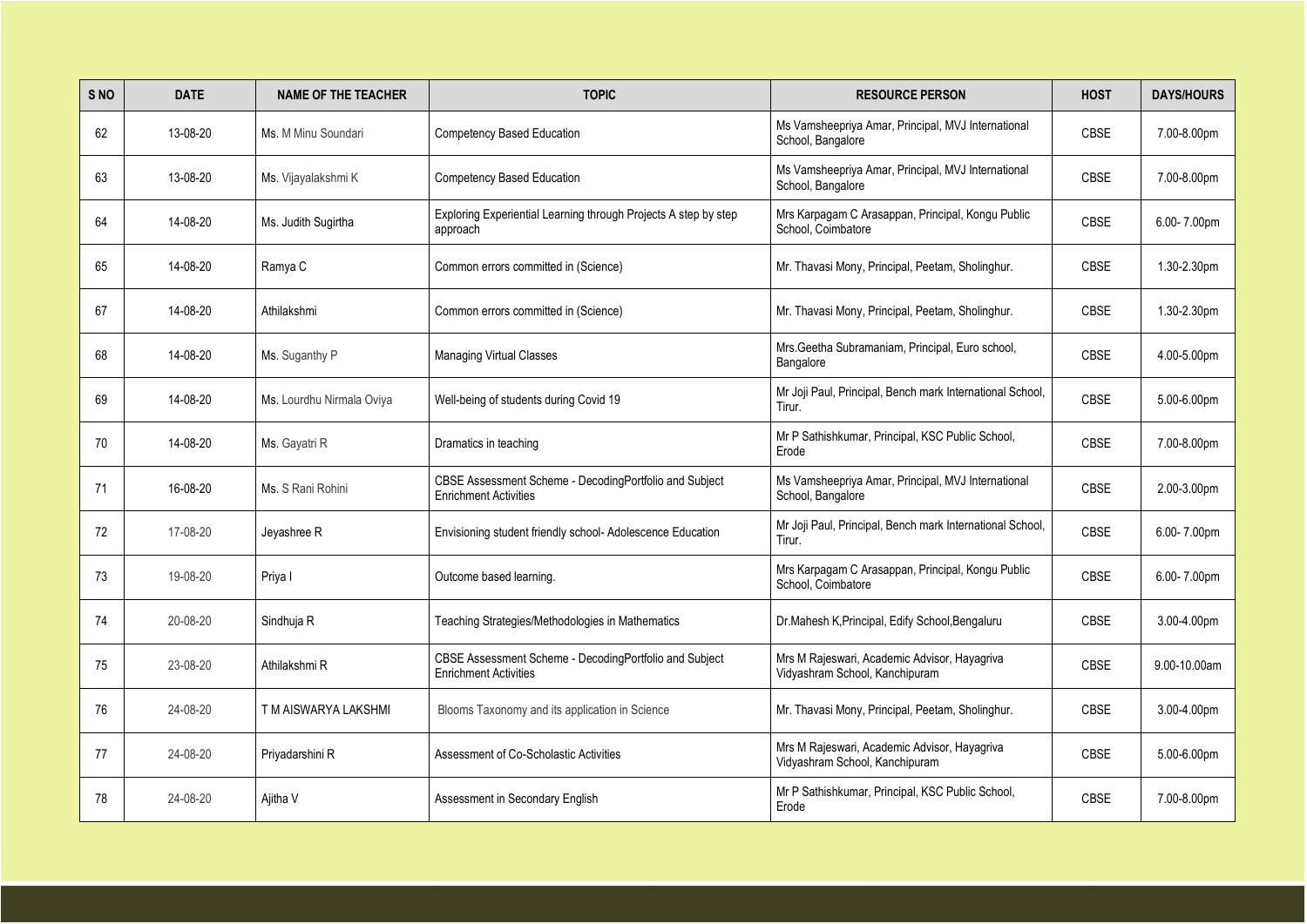| S <sub>NO</sub> | <b>DATE</b>    | <b>NAME OF THE TEACHER</b>   | <b>TOPIC</b>                                                                                       | <b>RESOURCE PERSON</b>                                                         | <b>HOST</b> | <b>DAYS/HOURS</b> |
|-----------------|----------------|------------------------------|----------------------------------------------------------------------------------------------------|--------------------------------------------------------------------------------|-------------|-------------------|
| 79              | 26/08/2020     | Francisca G                  | CBSE Assessment Scheme - Decoding Board/Periodic Test Papers<br>and Multiple Assessment Techniques | Mrs K Uma, Principal, Maharishi Vidya Mandir, Chennai                          | <b>CBSE</b> | 3.00-4.00pm       |
| 80              | 26/08/2021     | Judith Sugirtha              | CBSE Assessment Scheme - Decoding Board/Periodic Test Papers<br>and Multiple Assessment Techniques | Mrs K Uma, Principal, Maharishi Vidya Mandir, Chennai                          | <b>CBSE</b> | 3.00-4.00pm       |
| 81              | 28-08-20       | Jeyashree R                  | Remodelled Assessment Structure (Online Session)                                                   | Mrs Subhashini Govindan Vasavi Public School Hyd                               | <b>CBSE</b> | 10.00-11.00am     |
| 82              | 12-09-20       | Ms. Jeyashree                | Enhancing Practical Skills/ Projects and Maps in Social Science (IX-<br>X)                         | Mrs.Indra Vijayakumar, Principal, nalanda Intl School,<br>Krishnagiri          | <b>CBSE</b> | 4.00-5.00pm       |
| 83              | 12-09-20       | Ms. Anjugam                  | ICT integration in teaching of (Science)                                                           |                                                                                | <b>CBSE</b> | 3.00-4.00pm       |
| 84              | 16-09-20       | Ms. Judith Sugirtha          | NEP 2020 - The Foundation of Learning                                                              | Dr.Mahesh K, Principal, Edify School, Bengaluru                                | <b>CBSE</b> | 5.00-6.00pm       |
| 85              | 16-09-20       | Ms. Shobana Lakshminarayanan | NEP 2020 - School Education - Curriculum and Pedagogy                                              | Mr Joji Paul, Principal, Bench mark International School,<br>Tirur.            | <b>CBSE</b> | 5.00-6.00pm       |
| 86              | 18-09-20       | Ms. Geetha N                 | NEP 2020 and its implications to school education                                                  | Dr. Revathy Parameshwaran                                                      | <b>CBSE</b> |                   |
| 87              | 29-09-20       | Ms. Meenakshi M              | Story telling as Pedagogy                                                                          | Mrs M Rajeswari, Academic Advisor, Hayagriva<br>Vidyashram School, Kanchipuram | <b>CBSE</b> | 5.00-6.00pm       |
| 88              | 29-09-20       | Ms.Sathya Priya S            | Digital Learning and Management                                                                    | Ms Vamsheepriya Amar, Principal, MVJ International<br>School, Bangalore        | <b>CBSE</b> | 6.30-7.30         |
| 89              | $01-10-20$     | Ms. VIJAYALAKSHMIT           | Weaving life skills into school curriculam                                                         | Dr. Dakshayini Kanna, Principal, Harvest Intl School                           | <b>CBSE</b> |                   |
| 90              | $01-10-20$     | Ms. Geetha C                 | NEP 2020 - Early Childhood Care and Education                                                      | Mr Joji Paul, Principal, Bench mark International School,<br>Tirur.            | <b>CBSE</b> |                   |
| 91              | $01 - 10 - 20$ | Ms.Naseem M                  | NEP 2020 - Early Childhood Care and Education                                                      | Mr Joji Paul, Principal, Bench mark International School,<br>Tirur.            | <b>CBSE</b> |                   |
| 92              | $01 - 10 - 20$ | Ms. Ramya K                  | NEP 2020 - Early Childhood Care and Education                                                      | Mr Joji Paul, Principal, Bench mark International School,<br>Tirur.            | <b>CBSE</b> |                   |
| 93              | $01-10-20$     | Ms. Karpagavalli S           | NEP 2020 - Empowering the Teachers                                                                 | Mrs M Rajeswari, Academic Advisor, Hayagriva<br>Vidyashram School, Kanchipuram | <b>CBSE</b> |                   |
| 94              | $01 - 10 - 20$ | Ms.Muthulakshmi T            | Strategies for Happy Classroom.                                                                    | Mr Joji Paul, Principal, Bench mark International School,<br>Tirur.            | <b>CBSE</b> |                   |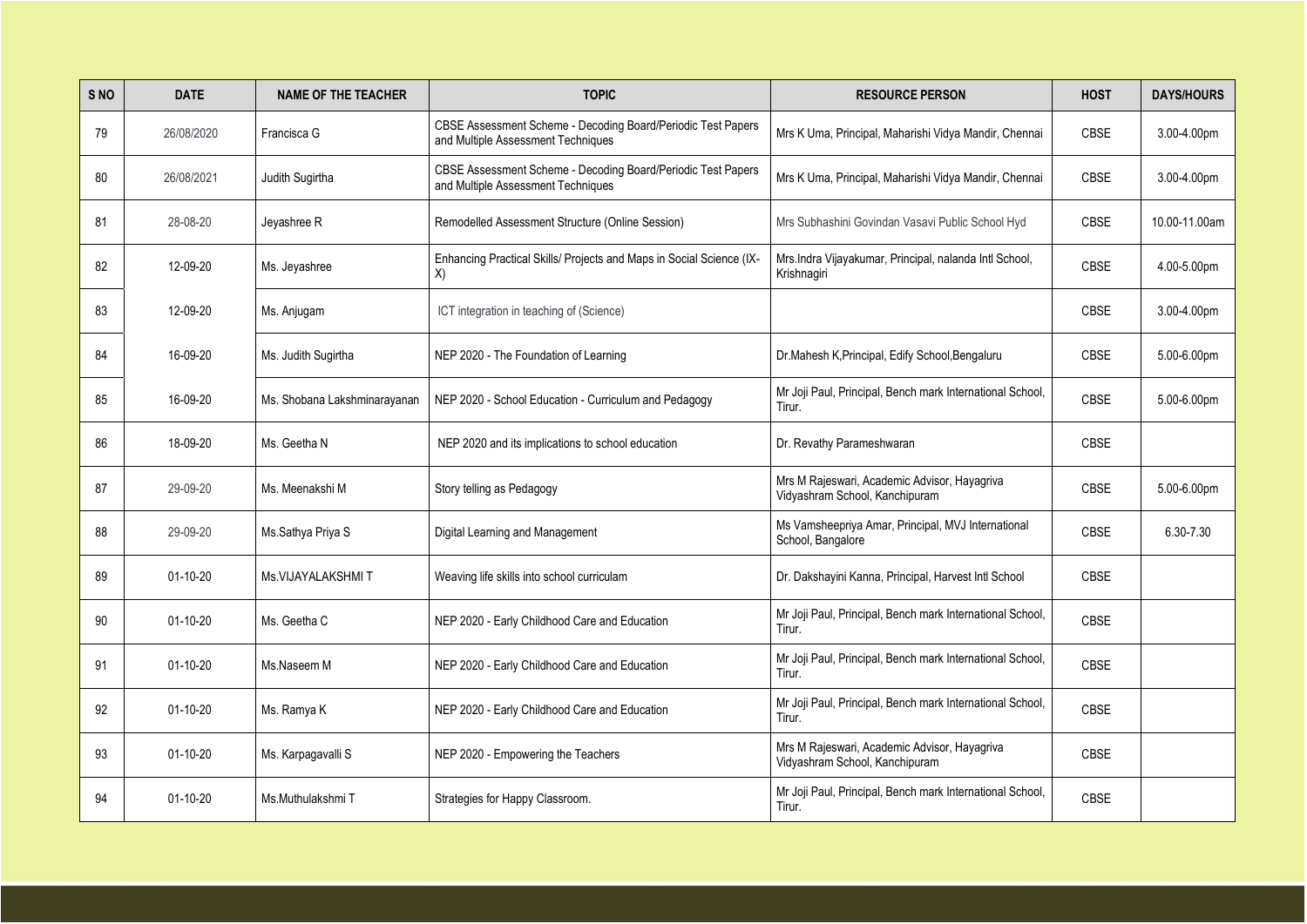| S NO | <b>DATE</b>    | <b>NAME OF THE TEACHER</b>   | <b>TOPIC</b>                                                                                                                     | <b>RESOURCE PERSON</b>                                                         | <b>HOST</b> | <b>DAYS/HOURS</b> |
|------|----------------|------------------------------|----------------------------------------------------------------------------------------------------------------------------------|--------------------------------------------------------------------------------|-------------|-------------------|
| 95   | 05-10-20       | Ms.Priyanka Joshi            | Hindi Bhasha ke Navachari Shikshan Shashtra Suchna evam<br>Sanchar Takneekee ka upyog, Anubhavatmak Adhigam, Kala ka<br>Ekikaran | Ms. Ekta Baipai. Principal                                                     | <b>CBSE</b> | 4.00-5.00pm       |
| 96   | 09-10-20       | Ms. Preeti Swamynathan       | Hindi Bhasha ke Navachari Shikshan Shashtra Suchna evam<br>Sanchar Takneekee ka upyog, Anubhavatmak Adhigam, Kala ka<br>Ekikaran | Ms. Ekta Baipai. Principal                                                     | <b>CBSE</b> | 4.00-5.00pm       |
| 97   | 09-10-20       | Ms. Kavitha Yadav            | Hindi Bhasha ke Navachari Shikshan Shashtra - Kala ka Ekikaran                                                                   | Dr. Vinod Chauhan                                                              | <b>CBSE</b> |                   |
| 98   | 16-10-20       | Ms. S Rani Rohini            | Assessment in Mathematics, Teaching Strategies/Methodologies in<br><b>Mathematics</b>                                            | Mrs M Rajeswari, Academic Advisor, Hayagriva<br>Vidyashram School, Kanchipuram | <b>CBSE</b> |                   |
| 99   | 23-10-20       | Ms. Minu Soundari            | Teaching Strategies/Methodologies in Mathematics                                                                                 | Dr.Mahesh K, Principal, Edify School, Bengaluru                                | <b>CBSE</b> |                   |
| 100  | 23-10-20       | Ms. Rathi GO                 | Teaching Strategies/Methodologies in Mathematics                                                                                 | Dr.Mahesh K, Principal, Edify School, Bengaluru                                | <b>CBSE</b> |                   |
| 101  | 06-11-20       | Ms. Shobana Lakshminarayanan | NEP 2020 - Assessment and Examination Reforms                                                                                    | C. Karpagam, Principal , Kongu public school,<br>Coimbatore                    | <b>CBSE</b> |                   |
| 102  | $07 - 11 - 20$ | Ms. Anjugam M                | CBSE Assessment Scheme - Decoding Portfolio and Subject<br><b>Enrichment Activities</b>                                          | Mrs. Mini Johny                                                                | <b>CBSE</b> | 9.00-10.00am      |
| 103  | $07 - 11 - 20$ | Ms. Ramya C                  | <b>Teachers Self Assessment - Guidelines and Rubrics</b>                                                                         | Mrs K Uma, Principal, Maharishi Vidya Mandir, Chennai                          | <b>CBSE</b> |                   |
| 104  | $07 - 11 - 20$ | Ms. Chinni Rani Dhanapalan   | ICT integration in teaching of English                                                                                           | Mr P Sathishkumar, Principal, KSC Public School,<br>Erode                      | <b>CBSE</b> |                   |
| 105  | 24-11-20       | Ms. Yogashri A               | NEP 2020 - Early Childhood Care and Education                                                                                    | Mr Joji Paul, Principal, Bench mark International School,<br>Tirur.            | <b>CBSE</b> |                   |
| 106  | 25-11-20       | Ms. Gayatri R                | Assessment for Student Development                                                                                               | Dr. Abdul Jaleel                                                               | <b>CBSE</b> |                   |
| 107  | 24-11-20       | Ms. Padma K                  | Hindi Bhasha ke Gadya Padya evam vyakaran ka Shikshan                                                                            | Ms. Nirmal Popli                                                               | <b>CBSE</b> |                   |
| 108  | 19-12-20       | Ms. Geethanjali S            | An insight on Design thinking                                                                                                    | Mrs.Indra Vijayakumar, Principal, nalanda Intl School,<br>Krishnagiri          | <b>CBSE</b> |                   |
| 109  | 19-12-20       | Ms. Geetha N                 | NEP 2020 - Holistic Progress Card                                                                                                | Ms Vamsheepriya Amar, Principal, MVJ International<br>School, Bangalore        | CBSE        |                   |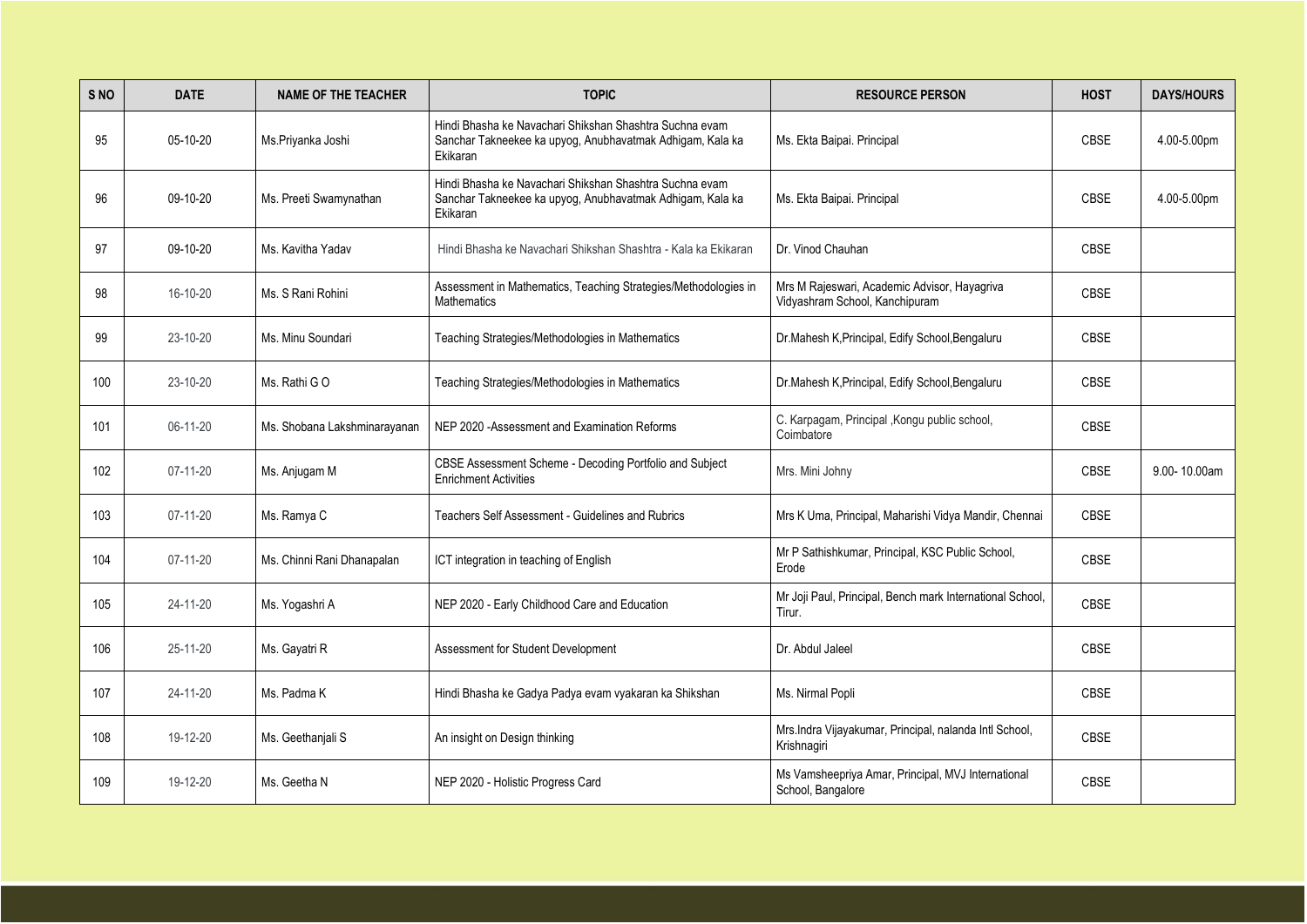| S <sub>NO</sub> | <b>DATE</b>           | <b>NAME OF THE TEACHER</b> | <b>TOPIC</b>                                                                                          | <b>RESOURCE PERSON</b>                                                  | <b>HOST</b>                | <b>DAYS/HOURS</b> |
|-----------------|-----------------------|----------------------------|-------------------------------------------------------------------------------------------------------|-------------------------------------------------------------------------|----------------------------|-------------------|
| 110             | 19-12-20              | Ms. Judith Sugirtha        | NEP 2020 - Holistic Progress Card                                                                     | Ms Vamsheepriya Amar, Principal, MVJ International<br>School, Bangalore | <b>CBSE</b>                |                   |
| 111             | 20-12-20              | Ms. Padma K                | Hindi Bhasha ke Navachaari shikshanshastra - Anubhabnaatmak<br>Adhigam                                | Ms. Sanju Mishra                                                        | <b>CBSE</b>                |                   |
| 112             | $07 - 11 - 20$        | Ms. Preeti Swamynathan     | "Hindi - Language skills and creating writing ".                                                      | Dr. Manju Sharma                                                        | Madhuban<br>Webinar series | 3.30-5.30pm       |
| 113             | $07 - 11 - 20$        | Ms. Ramya K                | "Hindi - Language skills and creating writing ".                                                      | Dr. Manju Sharma                                                        | Madhuban<br>Webinar series | 3.30-5.30pm       |
| 114             | $07-11-20$            | Ms. Sonali Kharve          | "Hindi - Language skills and creating writing ".                                                      | Dr. Manju Sharma                                                        | Madhuban<br>Webinar series | 3.30-5.30pm       |
| 115             | $07-11-20$            | Ms. Priyanka Joshi         | "Hindi - Language skills and creating writing ".                                                      | Dr. Manju Sharma                                                        | Madhuban<br>Webinar series | 3.30-5.30pm       |
| 116             | $07-11-20$            | Ms. Kavita Yadav           | "Hindi - Language skills and creating writing".                                                       | Dr. Manju Sharma                                                        | Madhuban<br>Webinar series | 3.30-5.30pm       |
| 117             | $07-11-20$            | Ms.Padma K                 | "Hindi - Language skills and creating writing ".                                                      | Dr. Manju Sharma                                                        | Madhuban<br>Webinar series | 3.30-5.30pm       |
| 118             | 28-01-21              | Ms. Seema                  | Digital Citizenship                                                                                   | Ms. Geetha Subramaniam                                                  | <b>CBSE</b>                | 4.00-5.00pm       |
| 119             | 24-04-2021-31-04-2021 | Rani Rohini S              | Free Online Training Programme on Educational Technology and<br>Learning in collaboration with Google | <b>CBSE Panel</b>                                                       | <b>CBSE</b>                | 5 days            |
| 120             | 24-04-2021-31-04-2021 | Meduri Srinivas            | Free Online Training Programme on Educational Technology and<br>Learning in collaboration with Google | <b>CBSE Panel</b>                                                       | <b>CBSE</b>                | 5 days            |
| 121             | 24-04-2021-31-04-2021 | Francisca G                | Free Online Training Programme on Educational Technology and<br>Learning in collaboration with Google | <b>CBSE Panel</b>                                                       | <b>CBSE</b>                | 5 days            |
| 122             | 24-04-2021-31-04-2021 | Athilakshmi R              | Free Online Training Programme on Educational Technology and<br>Learning in collaboration with Google | <b>CBSE Panel</b>                                                       | <b>CBSE</b>                | 5 days            |
| 123             | 24-04-2021-31-04-2021 | S Anitha                   | Free Online Training Programme on Educational Technology and<br>Learning in collaboration with Google | <b>CBSE Panel</b>                                                       | <b>CBSE</b>                | 5 days            |
| 124             | 24-04-2021-31-04-2021 | Sugantha B                 | Free Online Training Programme on Educational Technology and<br>Learning in collaboration with Google | <b>CBSE Panel</b>                                                       | <b>CBSE</b>                | 5 days            |
| 125             | 24-04-2021-31-04-2021 | Chinni Rani Dhanapalan     | Free Online Training Programme on Educational Technology and<br>Learning in collaboration with Google | <b>CBSE Panel</b>                                                       | <b>CBSE</b>                | 5 days            |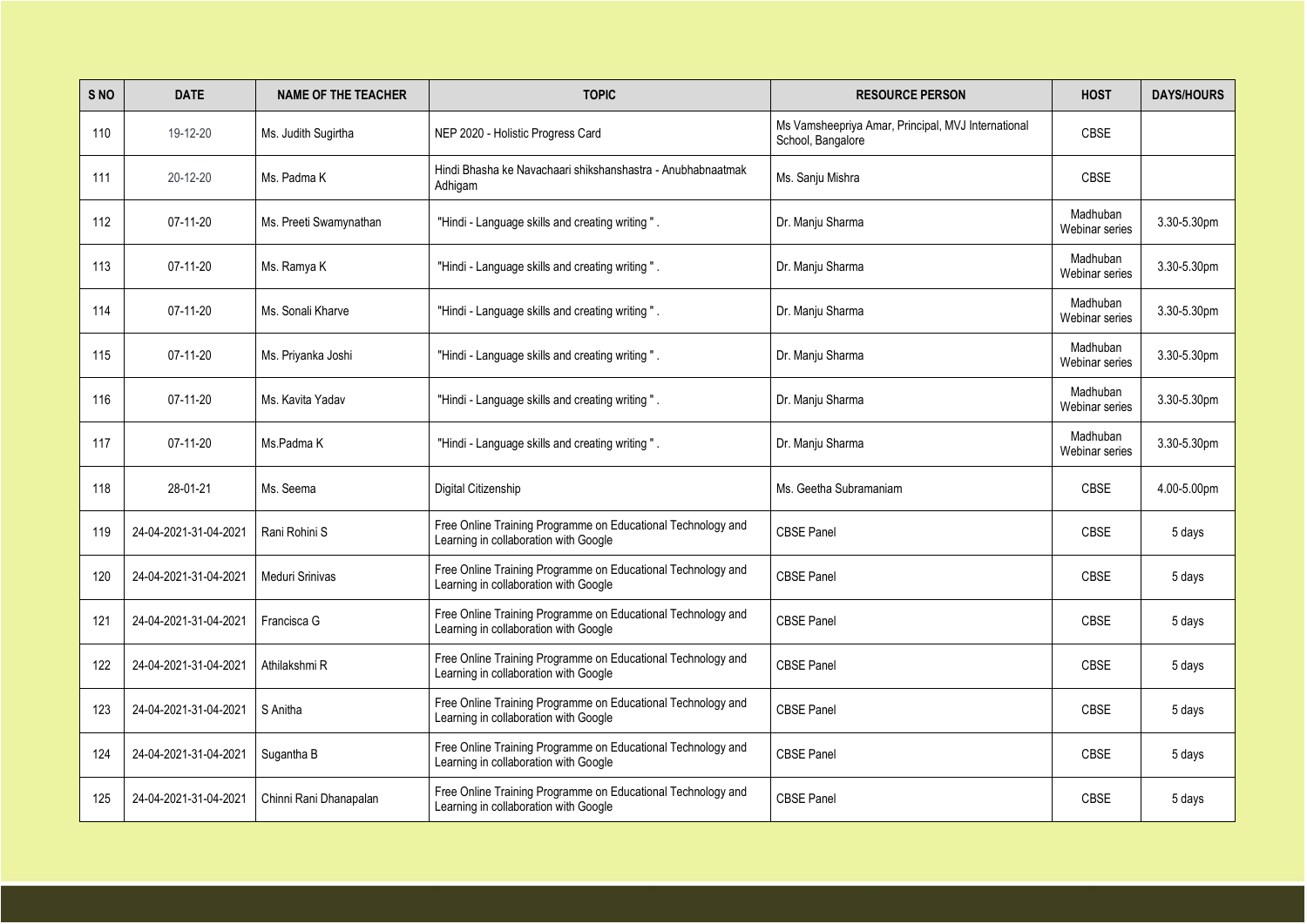| S <sub>NO</sub> | <b>DATE</b>           | <b>NAME OF THE TEACHER</b> | <b>TOPIC</b>                                                                                          | <b>RESOURCE PERSON</b> | <b>HOST</b> | <b>DAYS/HOURS</b> |
|-----------------|-----------------------|----------------------------|-------------------------------------------------------------------------------------------------------|------------------------|-------------|-------------------|
| 126             | 24-04-2021-31-04-2021 | Vijayalakshmi I            | Free Online Training Programme on Educational Technology and<br>Learning in collaboration with Google | <b>CBSE Panel</b>      | <b>CBSE</b> | 5 days            |
| 127             | 24-04-2021-31-04-2021 | Saswati das                | Free Online Training Programme on Educational Technology and<br>Learning in collaboration with Google | <b>CBSE Panel</b>      | <b>CBSE</b> | 5 days            |
| 128             | 24-04-2021-31-04-2021 | Geethanjali S              | Free Online Training Programme on Educational Technology and<br>Learning in collaboration with Google | <b>CBSE Panel</b>      | <b>CBSE</b> | 5 days            |
| 129             | 24-04-2021-31-04-2021 | Minu Merlin Rajesh         | Free Online Training Programme on Educational Technology and<br>Learning in collaboration with Google | <b>CBSE Panel</b>      | <b>CBSE</b> | 5 days            |
| 130             | 24-04-2021-31-04-2021 | Ajitha V                   | Free Online Training Programme on Educational Technology and<br>Learning in collaboration with Google | <b>CBSE Panel</b>      | <b>CBSE</b> | 5 days            |
| 131             | 24-04-2021-31-04-2021 | Sathya Priya S             | Free Online Training Programme on Educational Technology and<br>Learning in collaboration with Google | <b>CBSE Panel</b>      | <b>CBSE</b> | 5 days            |
| 132             | 24-04-2021-31-04-2021 | Komithatchi P              | Free Online Training Programme on Educational Technology and<br>Learning in collaboration with Google | <b>CBSE Panel</b>      | <b>CBSE</b> | 5 days            |
| 133             | 24-04-2021-31-04-2021 | Suganthy P                 | Free Online Training Programme on Educational Technology and<br>Learning in collaboration with Google | <b>CBSE Panel</b>      | <b>CBSE</b> | 5 days            |
| 134             | 24-04-2021-31-04-2021 | Pushpa D                   | Free Online Training Programme on Educational Technology and<br>Learning in collaboration with Google | <b>CBSE Panel</b>      | <b>CBSE</b> | 5 days            |
| 135             | 24-04-2021-31-04-2021 | Geetha C                   | Free Online Training Programme on Educational Technology and<br>Learning in collaboration with Google | <b>CBSE Panel</b>      | <b>CBSE</b> | 5 days            |
| 136             | 24-04-2021-31-04-2021 | Kokila M                   | Free Online Training Programme on Educational Technology and<br>Learning in collaboration with Google | <b>CBSE Panel</b>      | <b>CBSE</b> | 5 days            |
| 137             | 24-04-2021-31-04-2021 | Dharani M                  | Free Online Training Programme on Educational Technology and<br>Learning in collaboration with Google | <b>CBSE Panel</b>      | <b>CBSE</b> | 5 days            |
| 138             | 24-04-2021-31-04-2021 | Lakshmi V                  | Free Online Training Programme on Educational Technology and<br>Learning in collaboration with Google | <b>CBSE Panel</b>      | <b>CBSE</b> | 5 days            |
| 139             | 24-04-2021-31-04-2021 | Priya I                    | Free Online Training Programme on Educational Technology and<br>Learning in collaboration with Google | <b>CBSE Panel</b>      | <b>CBSE</b> | 5 days            |
| 140             | 24-04-2021-31-04-2021 | Sheela K V                 | Free Online Training Programme on Educational Technology and<br>Learning in collaboration with Google | <b>CBSE Panel</b>      | <b>CBSE</b> | 5 days            |
| 141             | 24-04-2021-31-04-2021 | Yogashri A                 | Free Online Training Programme on Educational Technology and<br>Learning in collaboration with Google | <b>CBSE Panel</b>      | <b>CBSE</b> | 5 days            |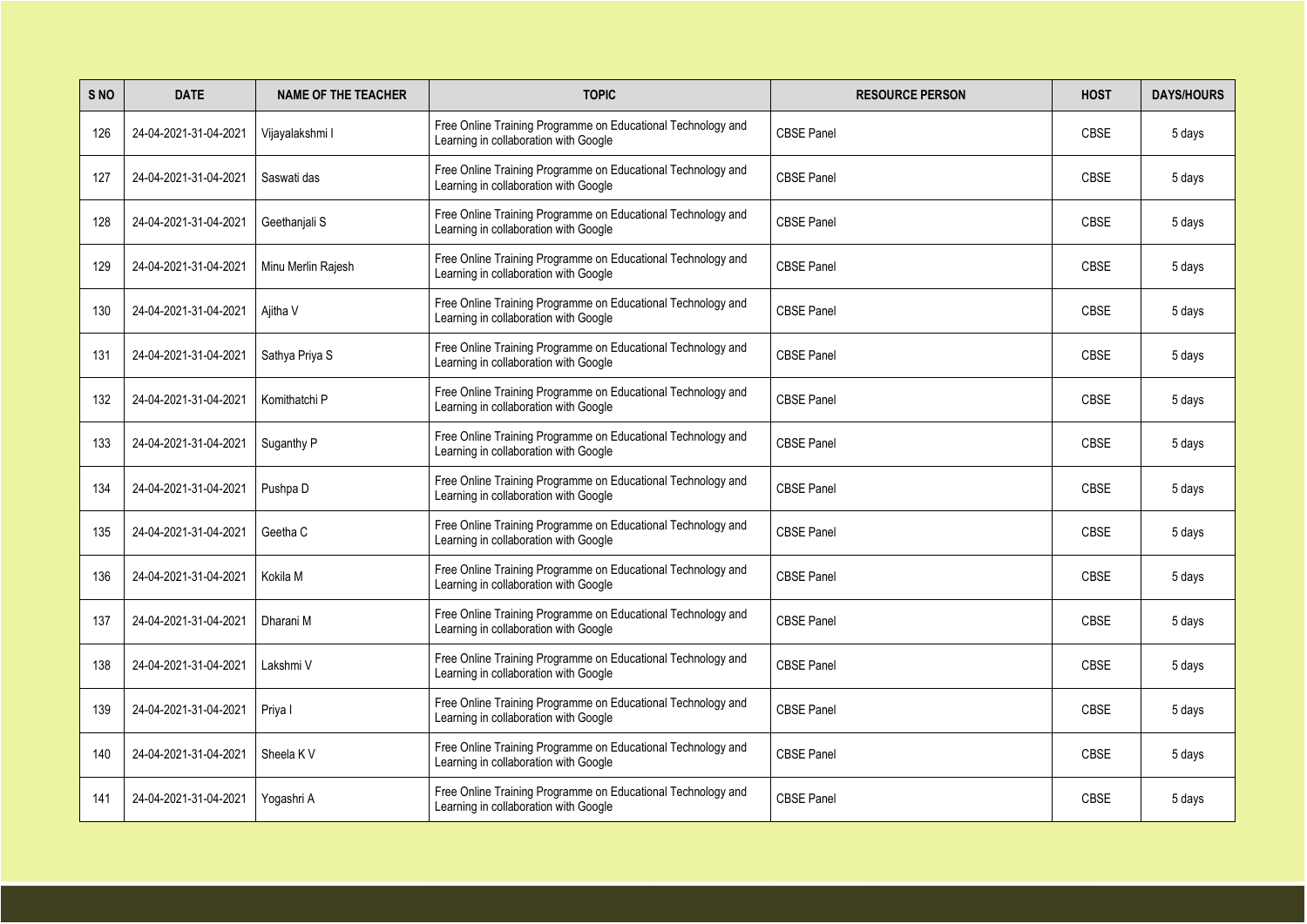| S <sub>NO</sub> | <b>DATE</b>           | <b>NAME OF THE TEACHER</b> | <b>TOPIC</b>                                                                                          | <b>RESOURCE PERSON</b> | <b>HOST</b> | <b>DAYS/HOURS</b> |
|-----------------|-----------------------|----------------------------|-------------------------------------------------------------------------------------------------------|------------------------|-------------|-------------------|
| 142             | 24-04-2021-31-04-2021 | Jeyashree R                | Free Online Training Programme on Educational Technology and<br>Learning in collaboration with Google | <b>CBSE Panel</b>      | <b>CBSE</b> | 5 days            |
| 143             | 24-04-2021-31-04-2021 | Geetha N                   | Free Online Training Programme on Educational Technology and<br>Learning in collaboration with Google | <b>CBSE Panel</b>      | <b>CBSE</b> | 5 days            |
| 144             | 24-04-2021-31-04-2021 | Latha N                    | Free Online Training Programme on Educational Technology and<br>Learning in collaboration with Google | <b>CBSE Panel</b>      | <b>CBSE</b> | 5 days            |
| 145             | 24-04-2021-31-04-2021 | Shobana LakshmiNarayanan   | Free Online Training Programme on Educational Technology and<br>Learning in collaboration with Google | <b>CBSE Panel</b>      | <b>CBSE</b> | 5 days            |
| 146             | 24-04-2021-31-04-2021 | Preeti Swamynathan         | Free Online Training Programme on Educational Technology and<br>Learning in collaboration with Google | <b>CBSE Panel</b>      | <b>CBSE</b> | 5 days            |
| 147             | 24-04-2021-31-04-2021 | T M Aiswarya Lakshmi       | Free Online Training Programme on Educational Technology and<br>Learning in collaboration with Google | <b>CBSE Panel</b>      | <b>CBSE</b> | 5 days            |
| 148             | 24-04-2021-31-04-2021 | Meenakshi M                | Free Online Training Programme on Educational Technology and<br>Learning in collaboration with Google | <b>CBSE Panel</b>      | <b>CBSE</b> | 5 days            |
| 149             | 24-04-2021-31-04-2021 | Ramya C                    | Free Online Training Programme on Educational Technology and<br>Learning in collaboration with Google | <b>CBSE Panel</b>      | <b>CBSE</b> | 5 days            |
| 150             | 24-04-2021-31-04-2021 | Abirami R                  | Free Online Training Programme on Educational Technology and<br>Learning in collaboration with Google | <b>CBSE Panel</b>      | <b>CBSE</b> | 5 days            |
| 151             | 24-04-2021-31-04-2021 | Jisha Nitin                | Free Online Training Programme on Educational Technology and<br>Learning in collaboration with Google | <b>CBSE Panel</b>      | <b>CBSE</b> | 5 days            |
| 152             | 24-04-2021-31-04-2021 | Sindhuja R                 | Free Online Training Programme on Educational Technology and<br>Learning in collaboration with Google | <b>CBSE Panel</b>      | <b>CBSE</b> | 5 days            |
| 153             | 24-04-2021-31-04-2021 | Akhila Thabassum A         | Free Online Training Programme on Educational Technology and<br>Learning in collaboration with Google | <b>CBSE Panel</b>      | <b>CBSE</b> | 5 days            |
| 154             | 24-04-2021-31-04-2021 | Vijayalakshmi T            | Free Online Training Programme on Educational Technology and<br>Learning in collaboration with Google | <b>CBSE Panel</b>      | <b>CBSE</b> | 5 days            |
| 155             | 24-04-2021-31-04-2021 | Naseem M                   | Free Online Training Programme on Educational Technology and<br>Learning in collaboration with Google | <b>CBSE Panel</b>      | <b>CBSE</b> | 5 days            |
| 156             | 24-04-2021-31-04-2021 | Sujareetha Gururamamurthy  | Free Online Training Programme on Educational Technology and<br>Learning in collaboration with Google | <b>CBSE Panel</b>      | <b>CBSE</b> | 5 days            |
| 157             | 24-04-2021-31-04-2021 | Hema Malini S              | Free Online Training Programme on Educational Technology and<br>Learning in collaboration with Google | <b>CBSE Panel</b>      | <b>CBSE</b> | 5 days            |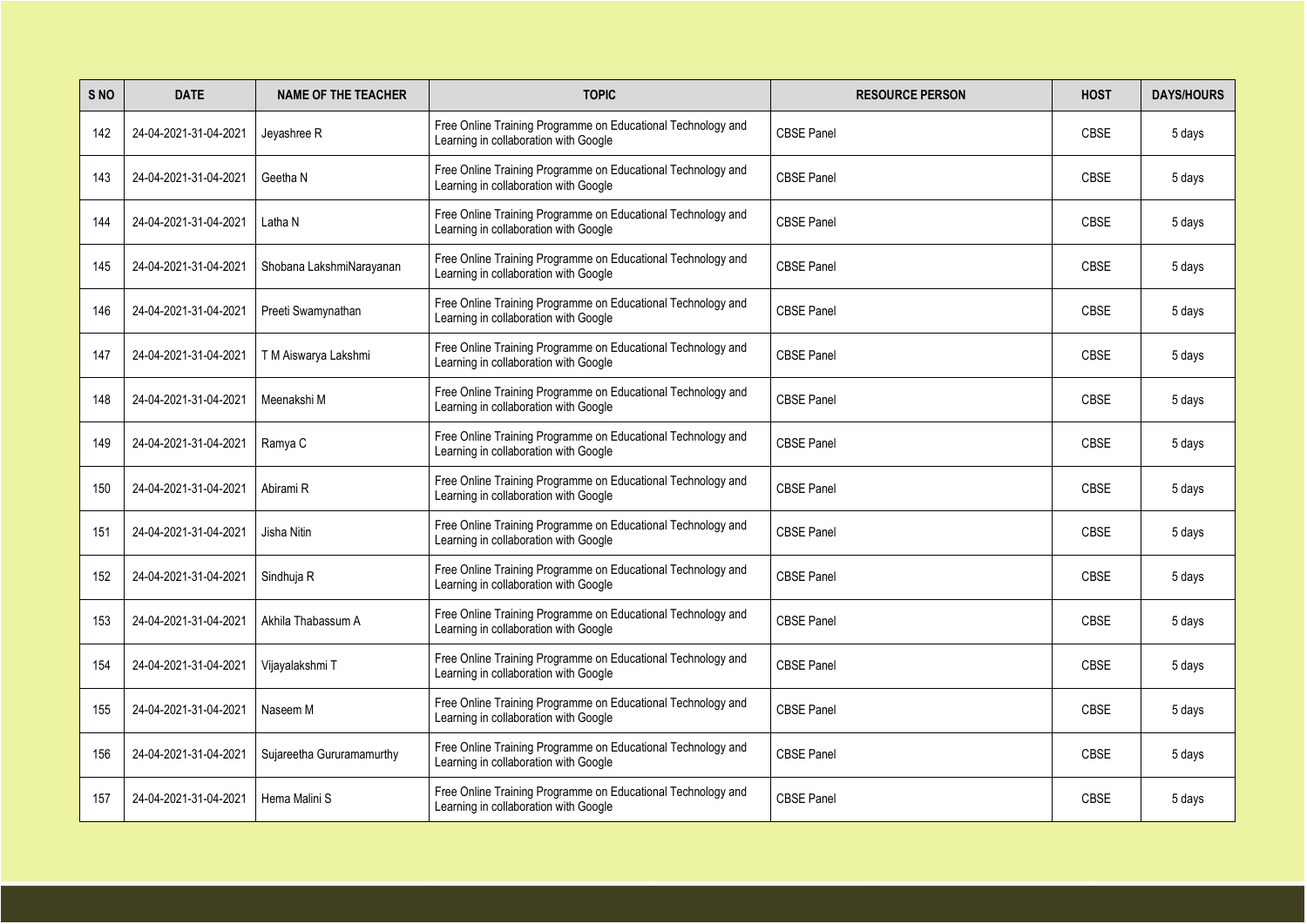| S <sub>NO</sub> | <b>DATE</b>           | <b>NAME OF THE TEACHER</b> | <b>TOPIC</b>                                                                                          | <b>RESOURCE PERSON</b>    | <b>HOST</b> | <b>DAYS/HOURS</b> |
|-----------------|-----------------------|----------------------------|-------------------------------------------------------------------------------------------------------|---------------------------|-------------|-------------------|
| 158             | 24-04-2021-31-04-2021 | Ramya K                    | Free Online Training Programme on Educational Technology and<br>Learning in collaboration with Google | <b>CBSE Panel</b>         | <b>CBSE</b> | 5 days            |
| 159             | 24-04-2021-31-04-2021 | Vijayalakshmi K            | Free Online Training Programme on Educational Technology and<br>Learning in collaboration with Google | <b>CBSE Panel</b>         | <b>CBSE</b> | 5 days            |
| 160             | 24-04-2021-31-04-2021 | Rathi G.O                  | Free Online Training Programme on Educational Technology and<br>Learning in collaboration with Google | <b>CBSE Panel</b>         | <b>CBSE</b> | 5 days            |
| 161             | 24-04-2021-31-04-2021 | Dhivya E                   | Free Online Training Programme on Educational Technology and<br>Learning in collaboration with Google | <b>CBSE Panel</b>         | <b>CBSE</b> | 5 days            |
| 162             | 24-04-2021-31-04-2021 | Karpagavalli S             | Free Online Training Programme on Educational Technology and<br>Learning in collaboration with Google | <b>CBSE Panel</b>         | <b>CBSE</b> | 5 days            |
| 163             | 24-04-2021-31-04-2021 | Soundara Rajan J           | Free Online Training Programme on Educational Technology and<br>Learning in collaboration with Google | <b>CBSE Panel</b>         | <b>CBSE</b> | 5 days            |
| 164             | 24-04-2021-31-04-2021 | Shabnam T                  | Free Online Training Programme on Educational Technology and<br>Learning in collaboration with Google | <b>CBSE Panel</b>         | <b>CBSE</b> | 5 days            |
| 165             | 24-04-2021-31-04-2021 | Selvakumar S               | Free Online Training Programme on Educational Technology and<br>Learning in collaboration with Google | <b>CBSE Panel</b>         | <b>CBSE</b> | 5 days            |
| 166             | 24-04-2021-31-04-2021 | NAMBI SUNDARAJAN T         | Free Online Training Programme on Educational Technology and<br>Learning in collaboration with Google | <b>CBSE Panel</b>         | <b>CBSE</b> | 5 days            |
| 167             | 24-04-2021-31-04-2021 | Eswari K                   | Free Online Training Programme on Educational Technology and<br>Learning in collaboration with Google | <b>CBSE Panel</b>         | <b>CBSE</b> | 5 days            |
| 168             | Mar-21                | Bhuvaneshwari S            | Competancy and Experiential learning                                                                  | <b>CBSE Diksha Course</b> | <b>CBSE</b> | 1 month           |
| 169             | Mar-21                | Judith Sugirtha            | Competancy and Experiential learning                                                                  | <b>CBSE Diksha Course</b> | <b>CBSE</b> | 1 month           |
| 170             | Mar-21                | Jaganath M                 | Competancy and Experiential learning                                                                  | <b>CBSE Diksha Course</b> | <b>CBSE</b> | 1 month           |
| 171             | Mar-21                | Sarita                     | Competancy and Experiential learning                                                                  | <b>CBSE Diksha Course</b> | <b>CBSE</b> | 1 month           |
| 172             | Mar-21                | Maydini Sivan              | Competancy and Experiential learning                                                                  | <b>CBSE Diksha Course</b> | <b>CBSE</b> | 1 month           |
| 173             | Mar-21                | Ramya C                    | Competancy and Experiential learning                                                                  | <b>CBSE Diksha Course</b> | <b>CBSE</b> | 1 month           |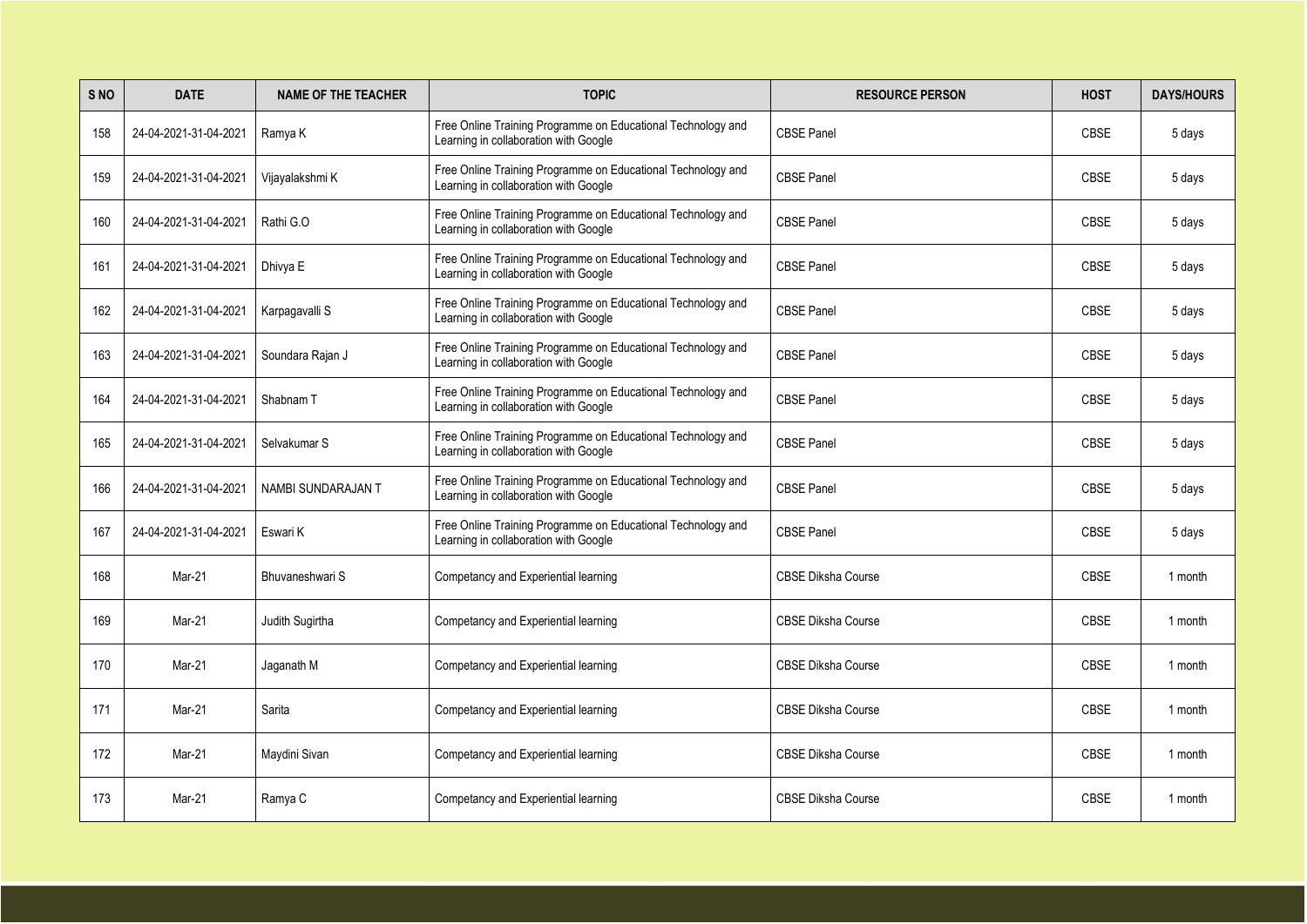| S NO | <b>DATE</b> | <b>NAME OF THE TEACHER</b> | <b>TOPIC</b>                         | <b>RESOURCE PERSON</b>    | <b>HOST</b> | <b>DAYS/HOURS</b> |
|------|-------------|----------------------------|--------------------------------------|---------------------------|-------------|-------------------|
| 174  | Mar-21      | Archana chandrasekaran     | Competancy and Experiential learning | <b>CBSE Diksha Course</b> | <b>CBSE</b> | 1 month           |
| 175  | Mar-21      | Gayatri R                  | Competancy and Experiential learning | <b>CBSE Diksha Course</b> | <b>CBSE</b> | 1 month           |
| 176  | Mar-21      | Arshiya Begum A            | Competancy and Experiential learning | <b>CBSE Diksha Course</b> | <b>CBSE</b> | 1 month           |
| 177  | Mar-21      | Sathya Priya S             | Competancy and Experiential learning | <b>CBSE Diksha Course</b> | <b>CBSE</b> | 1 month           |
| 178  | Mar-21      | Sasi J.V                   | Competancy and Experiential learning | <b>CBSE Diksha Course</b> | <b>CBSE</b> | 1 month           |
| 179  | Mar-21      | Latha N                    | Competancy and Experiential learning | <b>CBSE Diksha Course</b> | <b>CBSE</b> | 1 month           |
| 180  | Mar-21      | Geethanjali S              | Competancy and Experiential learning | <b>CBSE Diksha Course</b> | <b>CBSE</b> | 1 month           |
| 181  | Mar-21      | Chinni Rani Dhanapalan     | Competancy and Experiential learning | <b>CBSE Diksha Course</b> | <b>CBSE</b> | 1 month           |
| 182  | Mar-21      | Perumal V                  | Competancy and Experiential learning | <b>CBSE Diksha Course</b> | <b>CBSE</b> | 1 month           |
| 183  | Mar-21      | Athilakshmi R              | Competancy and Experiential learning | <b>CBSE Diksha Course</b> | <b>CBSE</b> | 1 month           |
| 184  | Mar-21      | Vishalakshi R              | Competancy and Experiential learning | <b>CBSE Diksha Course</b> | CBSE        | 1 month           |
| 185  | Mar-21      | Ajitha V                   | Competancy and Experiential learning | <b>CBSE Diksha Course</b> | CBSE        | 1 month           |
| 186  | Mar-21      | Rani Rohini S              | Competancy and Experiential learning | <b>CBSE Diksha Course</b> | CBSE        | 1 month           |
| 187  | Mar-21      | Aishuwaryaa K S            | Competancy and Experiential learning | <b>CBSE Diksha Course</b> | CBSE        | 1 month           |
| 188  | Mar-21      | T.M.Aiswarya Lakshmi       | Competancy and Experiential learning | <b>CBSE Diksha Course</b> | CBSE        | 1 month           |
| 189  | Mar-21      | Aadhil Fathima             | Competancy and Experiential learning | <b>CBSE Diksha Course</b> | CBSE        | 1 month           |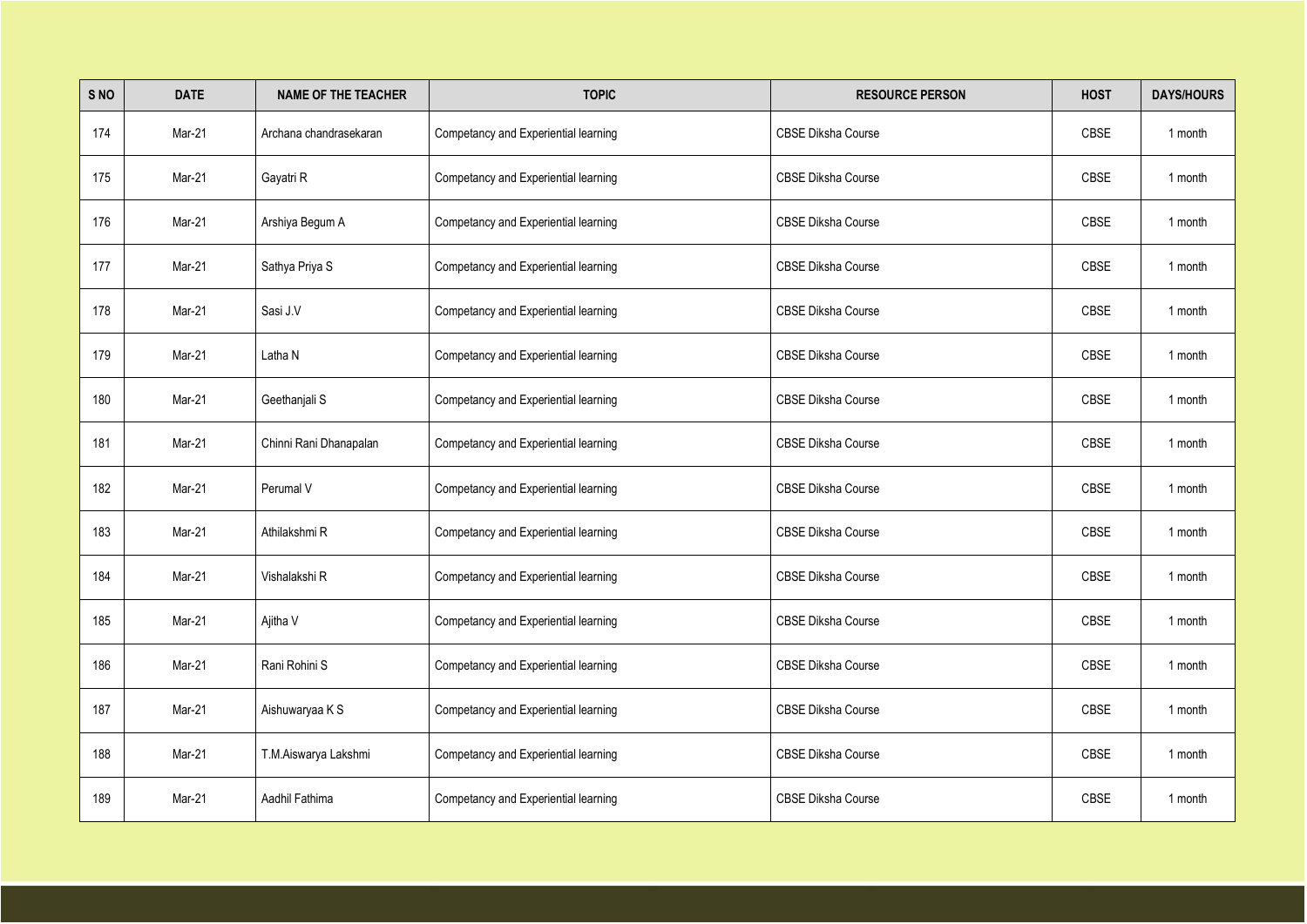| S NO | <b>DATE</b> | <b>NAME OF THE TEACHER</b> | <b>TOPIC</b>                         | <b>RESOURCE PERSON</b>    | <b>HOST</b> | <b>DAYS/HOURS</b> |
|------|-------------|----------------------------|--------------------------------------|---------------------------|-------------|-------------------|
| 190  | Mar-21      | Sivasankari M              | Competancy and Experiential learning | <b>CBSE Diksha Course</b> | <b>CBSE</b> | 1 month           |
| 191  | Mar-21      | Saswati Das                | Competancy and Experiential learning | <b>CBSE Diksha Course</b> | <b>CBSE</b> | 1 month           |
| 192  | Mar-21      | Priyadarshini R            | Competancy and Experiential learning | <b>CBSE Diksha Course</b> | <b>CBSE</b> | 1 month           |
| 193  | Mar-21      | Jisha Nitin                | Competancy and Experiential learning | <b>CBSE Diksha Course</b> | <b>CBSE</b> | 1 month           |
| 194  | Mar-21      | Shobana LakshmiNarayanan   | Competancy and Experiential learning | <b>CBSE Diksha Course</b> | <b>CBSE</b> | 1 month           |
| 195  | Mar-21      | M Keerthana Vignesh        | Competancy and Experiential learning | <b>CBSE Diksha Course</b> | <b>CBSE</b> | 1 month           |
| 196  | Mar-21      | Soundara Rajan J           | Competancy and Experiential learning | <b>CBSE Diksha Course</b> | <b>CBSE</b> | 1 month           |
| 197  | Mar-21      | Selvakumar S               | Competancy and Experiential learning | <b>CBSE Diksha Course</b> | <b>CBSE</b> | 1 month           |
| 198  | Mar-21      | Elangovan C                | Competancy and Experiential learning | <b>CBSE Diksha Course</b> | <b>CBSE</b> | 1 month           |
| 199  | Mar-21      | Vijayalakshmi T            | Competancy and Experiential learning | <b>CBSE Diksha Course</b> | <b>CBSE</b> | 1 month           |
| 200  | Mar-21      | Nambi Sundarajan T         | Competancy and Experiential learning | <b>CBSE Diksha Course</b> | CBSE        | 1 month           |
| 201  | Mar-21      | Kalpana N                  | Competancy and Experiential learning | <b>CBSE Diksha Course</b> | CBSE        | 1 month           |
| 202  | Mar-21      | Anitha S                   | Competancy and Experiential learning | <b>CBSE Diksha Course</b> | CBSE        | 1 month           |
| 203  | Mar-21      | Sugantha B                 | Competancy and Experiential learning | <b>CBSE Diksha Course</b> | CBSE        | 1 month           |
| 204  | Mar-21      | Dharani M                  | Competancy and Experiential learning | <b>CBSE Diksha Course</b> | CBSE        | 1 month           |
| 205  | Mar-21      | Shabnam T                  | Competancy and Experiential learning | <b>CBSE Diksha Course</b> | CBSE        | 1 month           |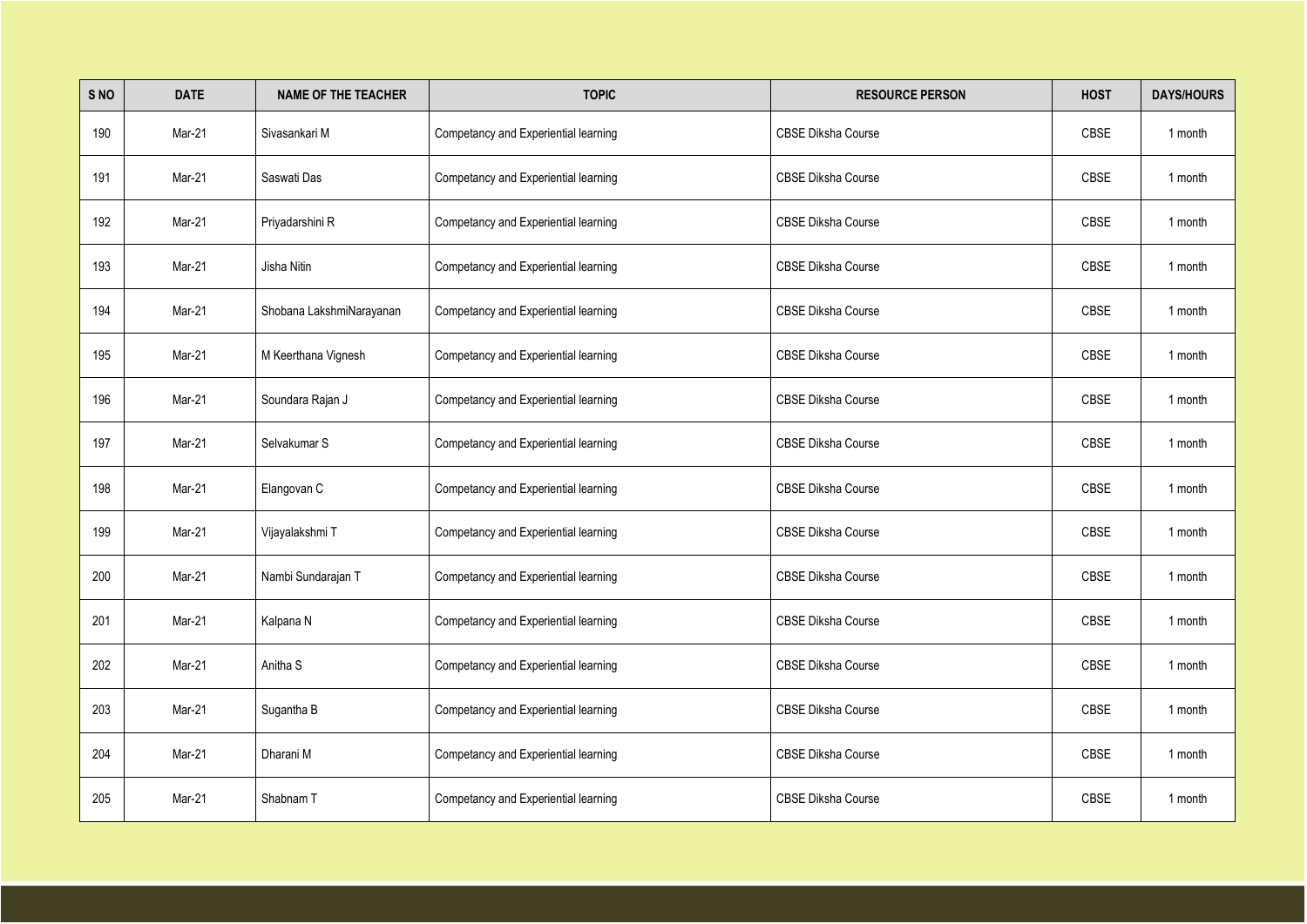| S NO | <b>DATE</b> | <b>NAME OF THE TEACHER</b> | <b>TOPIC</b>                         | <b>RESOURCE PERSON</b>    | <b>HOST</b> | <b>DAYS/HOURS</b> |
|------|-------------|----------------------------|--------------------------------------|---------------------------|-------------|-------------------|
| 206  | Mar-21      | Kanimozhi N                | Competancy and Experiential learning | <b>CBSE Diksha Course</b> | <b>CBSE</b> | 1 month           |
| 207  | Mar-21      | Naseem M                   | Competancy and Experiential learning | <b>CBSE Diksha Course</b> | <b>CBSE</b> | 1 month           |
| 208  | Mar-21      | Yogashri A                 | Competancy and Experiential learning | <b>CBSE Diksha Course</b> | <b>CBSE</b> | 1 month           |
| 209  | Mar-21      | Meduri Srinivas            | Competancy and Experiential learning | <b>CBSE Diksha Course</b> | <b>CBSE</b> | 1 month           |
| 210  | Mar-21      | Priya I                    | Competancy and Experiential learning | <b>CBSE Diksha Course</b> | <b>CBSE</b> | 1 month           |
| 211  | Mar-21      | Francisca G                | Competancy and Experiential learning | <b>CBSE Diksha Course</b> | <b>CBSE</b> | 1 month           |
| 212  | Mar-21      | Jeyashree R                | Competancy and Experiential learning | <b>CBSE Diksha Course</b> | <b>CBSE</b> | 1 month           |
| 213  | Mar-21      | Sindhuja R                 | Competancy and Experiential learning | <b>CBSE Diksha Course</b> | <b>CBSE</b> | 1 month           |
| 214  | Mar-21      | Meenakshi.M                | Competancy and Experiential learning | <b>CBSE Diksha Course</b> | <b>CBSE</b> | 1 month           |
| 215  | Mar-21      | Doly Fathima Rani R        | Competancy and Experiential learning | <b>CBSE Diksha Course</b> | <b>CBSE</b> | 1 month           |
| 216  | Mar-21      | Sangeetha Priya UdayaKumar | Competancy and Experiential learning | <b>CBSE Diksha Course</b> | CBSE        | 1 month           |
| 217  | Mar-21      | Sandhiya S                 | Competancy and Experiential learning | <b>CBSE Diksha Course</b> | CBSE        | 1 month           |
| 218  | Mar-21      | Suganthy P                 | Competancy and Experiential learning | <b>CBSE Diksha Course</b> | CBSE        | 1 month           |
| 219  | Mar-21      | Geetha C                   | Competancy and Experiential learning | <b>CBSE Diksha Course</b> | CBSE        | 1 month           |
| 220  | Mar-21      | Malavika M                 | Competancy and Experiential learning | <b>CBSE Diksha Course</b> | CBSE        | 1 month           |
| 221  | Mar-21      | Rathi GO                   | Competancy and Experiential learning | <b>CBSE Diksha Course</b> | CBSE        | 1 month           |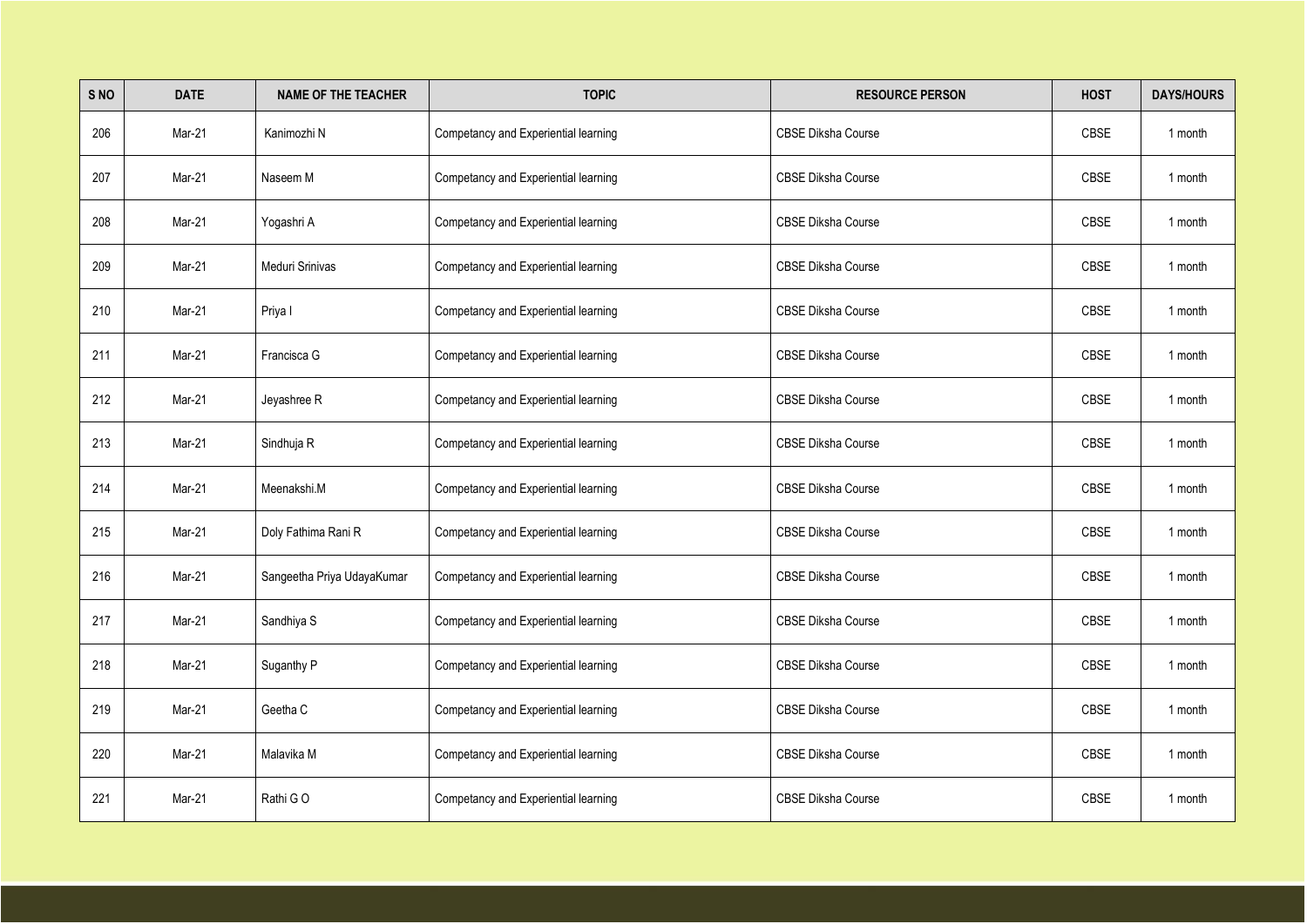| S NO | <b>DATE</b> | <b>NAME OF THE TEACHER</b> | <b>TOPIC</b>                         | <b>RESOURCE PERSON</b>    | <b>HOST</b> | <b>DAYS/HOURS</b> |
|------|-------------|----------------------------|--------------------------------------|---------------------------|-------------|-------------------|
| 222  | Mar-21      | Padma K                    | Competancy and Experiential learning | <b>CBSE Diksha Course</b> | <b>CBSE</b> | 1 month           |
| 223  | Mar-21      | Maheswari Thiruvengadam    | Competancy and Experiential learning | <b>CBSE Diksha Course</b> | <b>CBSE</b> | 1 month           |
| 224  | Mar-21      | Aquila Sultana             | Competancy and Experiential learning | <b>CBSE Diksha Course</b> | <b>CBSE</b> | 1 month           |
| 225  | Mar-21      | Farveen Sulthana           | Competancy and Experiential learning | <b>CBSE Diksha Course</b> | <b>CBSE</b> | 1 month           |
| 226  | Mar-21      | Sivasankari R              | Competancy and Experiential learning | <b>CBSE Diksha Course</b> | <b>CBSE</b> | 1 month           |
| 227  | Mar-21      | Latha T                    | Competancy and Experiential learning | <b>CBSE Diksha Course</b> | <b>CBSE</b> | 1 month           |
| 228  | Mar-21      | Hema Malini S              | Competancy and Experiential learning | <b>CBSE Diksha Course</b> | <b>CBSE</b> | 1 month           |
| 229  | Mar-21      | Akhila Thabassum A         | Competancy and Experiential learning | <b>CBSE Diksha Course</b> | <b>CBSE</b> | 1 month           |
| 230  | Mar-21      | Preeti Swamynathan         | Competancy and Experiential learning | <b>CBSE Diksha Course</b> | <b>CBSE</b> | 1 month           |
| 231  | Mar-21      | Ragasutha M                | Competancy and Experiential learning | <b>CBSE Diksha Course</b> | <b>CBSE</b> | 1 month           |
| 232  | Mar-21      | Vidhya R                   | Competancy and Experiential learning | <b>CBSE Diksha Course</b> | CBSE        | 1 month           |
| 233  | Mar-21      | Komithatchi P              | Competancy and Experiential learning | <b>CBSE Diksha Course</b> | CBSE        | 1 month           |
| 234  | Mar-21      | Geetha N                   | Competancy and Experiential learning | <b>CBSE Diksha Course</b> | CBSE        | 1 month           |
| 235  | Mar-21      | Anitha A P                 | Competancy and Experiential learning | <b>CBSE Diksha Course</b> | CBSE        | 1 month           |
| 236  | Mar-21      | Muthulakshmi T             | Competancy and Experiential learning | <b>CBSE Diksha Course</b> | CBSE        | 1 month           |
| 237  | Mar-21      | Sadhana A P                | Competancy and Experiential learning | <b>CBSE Diksha Course</b> | CBSE        | 1 month           |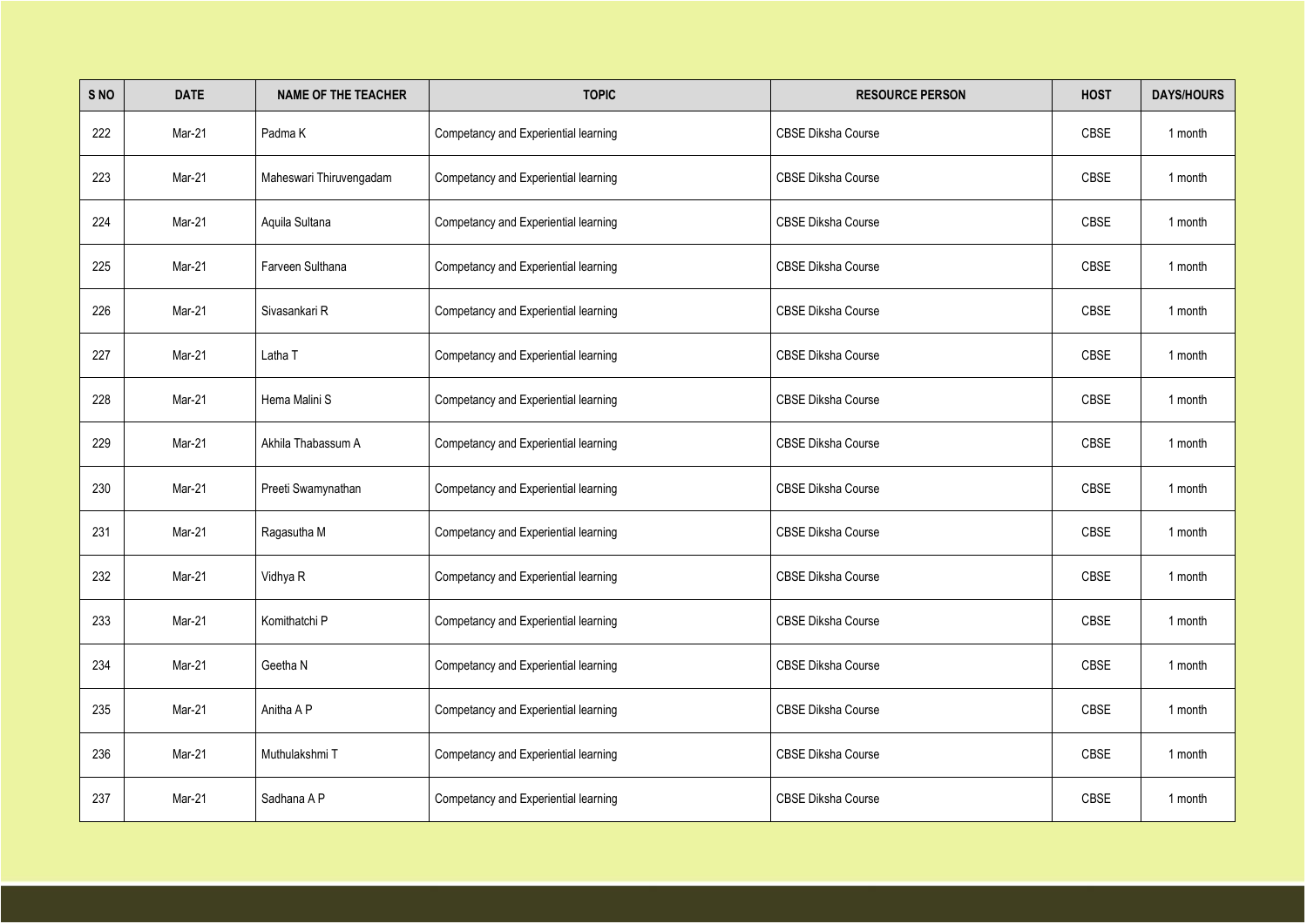| S NO | <b>DATE</b> | <b>NAME OF THE TEACHER</b> | <b>TOPIC</b>                         | <b>RESOURCE PERSON</b>    | <b>HOST</b> | <b>DAYS/HOURS</b> |
|------|-------------|----------------------------|--------------------------------------|---------------------------|-------------|-------------------|
| 238  | Mar-21      | Shanthi M                  | Competancy and Experiential learning | <b>CBSE Diksha Course</b> | <b>CBSE</b> | 1 month           |
| 239  | Mar-21      | Dhivya E                   | Competancy and Experiential learning | <b>CBSE Diksha Course</b> | <b>CBSE</b> | 1 month           |
| 240  | Mar-21      | Kokila M                   | Competancy and Experiential learning | <b>CBSE Diksha Course</b> | <b>CBSE</b> | 1 month           |
| 241  | Mar-21      | Sreeja SV                  | Competancy and Experiential learning | <b>CBSE Diksha Course</b> | <b>CBSE</b> | 1 month           |
| 242  | Mar-21      | Gomathi <sub>R</sub>       | Competancy and Experiential learning | <b>CBSE Diksha Course</b> | <b>CBSE</b> | 1 month           |
| 243  | Mar-21      | Shankari Bala S            | Competancy and Experiential learning | <b>CBSE Diksha Course</b> | <b>CBSE</b> | 1 month           |
| 244  | Mar-21      | Ramya K                    | Competancy and Experiential learning | <b>CBSE Diksha Course</b> | <b>CBSE</b> | 1 month           |
| 245  | Mar-21      | Illakiya S                 | Competancy and Experiential learning | <b>CBSE Diksha Course</b> | <b>CBSE</b> | 1 month           |
| 246  | Mar-21      | Lakshmi V                  | Competancy and Experiential learning | <b>CBSE Diksha Course</b> | <b>CBSE</b> | 1 month           |
| 247  | Mar-21      | Saravanan P                | Competancy and Experiential learning | <b>CBSE Diksha Course</b> | <b>CBSE</b> | 1 month           |
| 248  | Mar-21      | K.V. Sheela Kesavan        | Competancy and Experiential learning | <b>CBSE Diksha Course</b> | CBSE        | 1 month           |
| 249  | Mar-21      | Abirami R                  | Competancy and Experiential learning | <b>CBSE Diksha Course</b> | CBSE        | 1 month           |
| 250  | Mar-21      | Seema Singh                | Competancy and Experiential learning | <b>CBSE Diksha Course</b> | CBSE        | 1 month           |
| 251  | Mar-21      | Devikarani P               | Competancy and Experiential learning | <b>CBSE Diksha Course</b> | CBSE        | 1 month           |
| 252  | Mar-21      | P Bhuvaneswari             | Competancy and Experiential learning | <b>CBSE Diksha Course</b> | CBSE        | 1 month           |
| 253  | Mar-21      | Dinaharan.A                | Competancy and Experiential learning | <b>CBSE Diksha Course</b> | CBSE        | 1 month           |